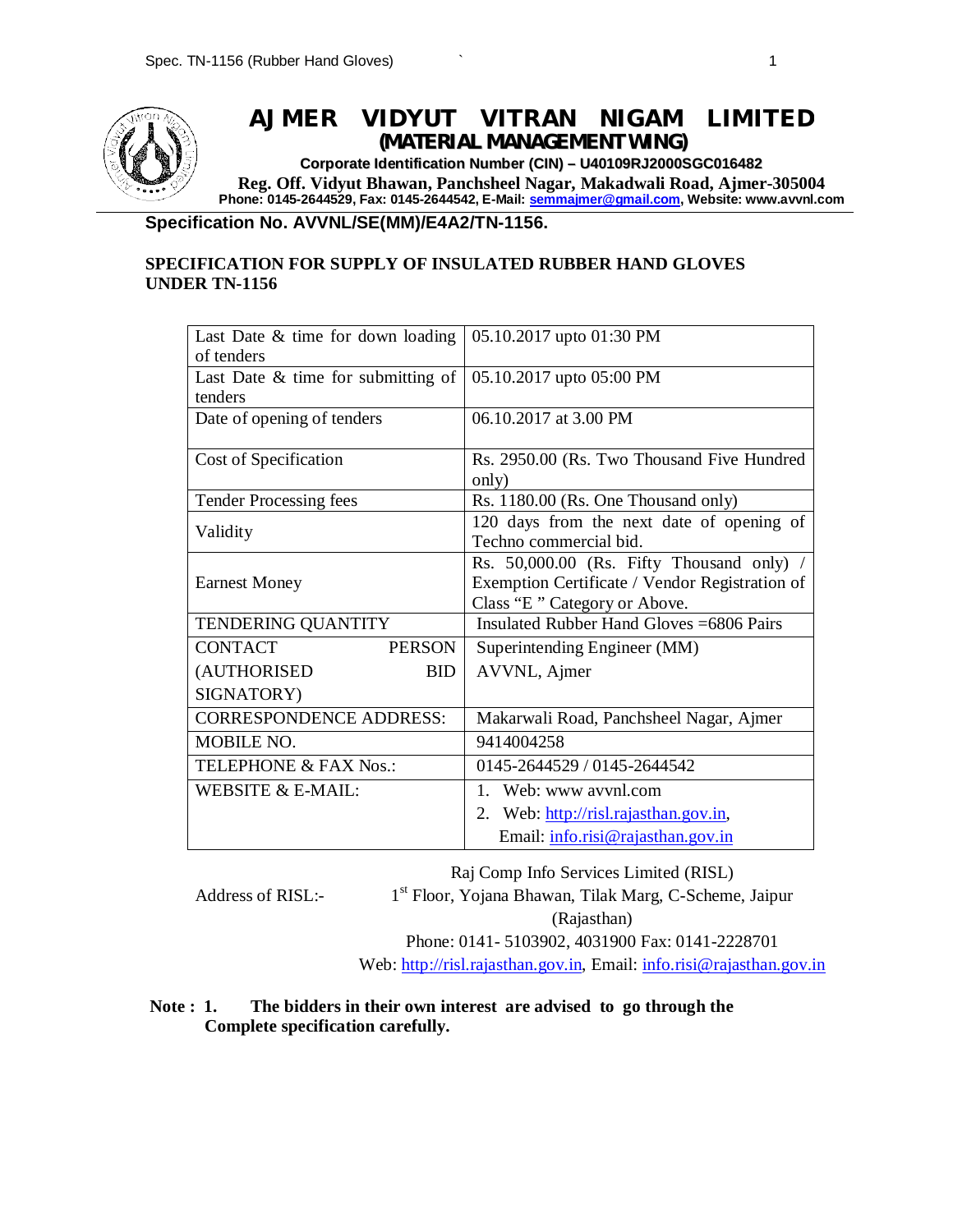**2.** The bidders, in their own interest, are requested to read very carefully Section-I (Instruction to bidders), Section-II (General Condition of Contract) & Section-III (Technical Specification) before filling the bid. The Bid documents be downloaded from AVVNL website **www.avvnl.com** or **www.http://eproc.rajasthan.gov.in** and upload the tender on website of RISL **www.http://eproc.rajasthan.gov.in**. No hard copy of the bidding documents will be provided to the bidders through this office. In case of any discrepancy found in bidding documents downloaded from the website and appended with the bid (as a bid document) and original copy of such document available in the office of Superintending Engineer (MM), Ajmer Discom, Ajmer then the copy available with Superintending Engineer (MM.), Ajmer Discom, Ajmer will be considered as final document for all purpose. The cost of Bid document as published in NIT shall be furnished along with downloaded bid document in the manner prescribed in bid document.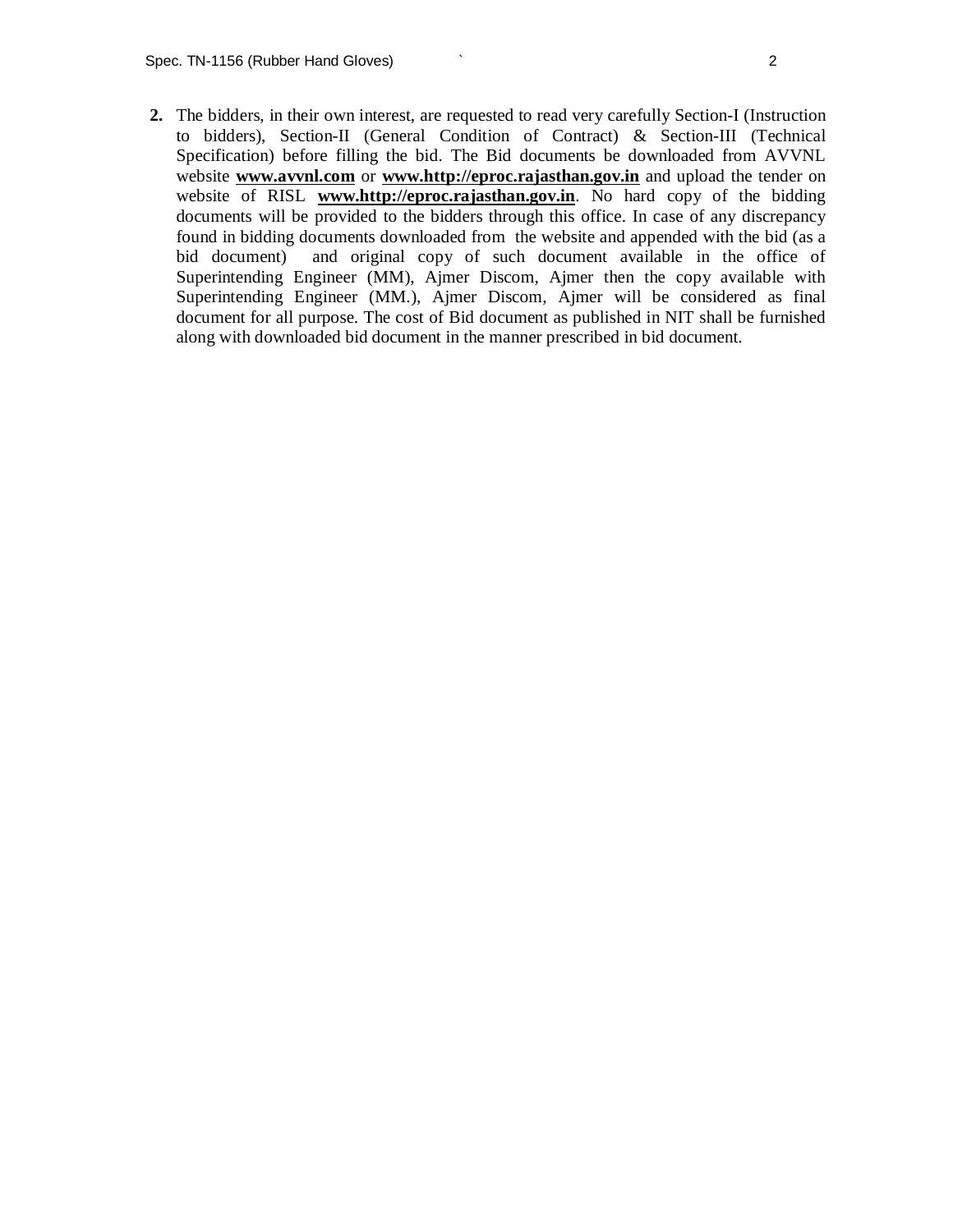## **INDEX**

| Sr.              |                                            | <b>PARTICULARS</b>                                                                                                         | <b>Remark</b>                                                                                   |
|------------------|--------------------------------------------|----------------------------------------------------------------------------------------------------------------------------|-------------------------------------------------------------------------------------------------|
| No.              |                                            |                                                                                                                            | (For e-tendering)                                                                               |
| 1.               | Section-I                                  | Instructions to bidders with addendum /<br>corrigendum.                                                                    |                                                                                                 |
| 2.               | Section-II                                 | Conditions<br>with<br>General<br><b>of</b><br>Contract<br>addendum / corrigendum                                           |                                                                                                 |
| $\overline{3}$ . | Section - III                              | <b>Prescribed Technical Specification</b>                                                                                  |                                                                                                 |
| $\overline{4}$ . | Schedule $-1$                              | <b>Schedule of Requirement</b>                                                                                             |                                                                                                 |
| 5.               | Schedule - III-A                           | Pre- Qualification Requirement (PQR)                                                                                       |                                                                                                 |
| 6.               | Schedule - IV                              | Price Schedule (BOQ)                                                                                                       | To be filled in<br>attached MS-EXL file<br>(BOQ) hosted with                                    |
| 7.               | Schedule - IV A                            | Details of tendered quantity, quantity offered<br>along with justification with reference to<br>qualification requirement. | The bidders are<br>required to justify<br>quantity offered as<br>per qualifying<br>requirement. |
| 8.               | Schedule $-V$                              | <b>Guaranteed Technical and other Particulars</b>                                                                          |                                                                                                 |
| 9.               | Schedule $-$ VI (A)<br>Schedule $-$ VI (B) | Departure from Technical specification<br>Departure from Commercial terms<br>and<br>Conditions of the specification        |                                                                                                 |
| 10.              | Schedule - VII                             | List of past supplies                                                                                                      |                                                                                                 |
| 11.              | Schedule - VII-A                           | C. A. Certificate for quantity justification                                                                               |                                                                                                 |
| 12.              | Schedule - VIII<br>(Part A & Part B)       | Delivery schedule                                                                                                          |                                                                                                 |
| 13.              | $Schedule - IX$                            | List of equipments & Technical Hands<br>available with the firm                                                            |                                                                                                 |
| 14.              | Schedule $- X$                             | General Particulars about the tender in brief                                                                              |                                                                                                 |

Note :-

- 1. The technical deviations including GTP and commercial deviations. if any, shall invariably be stated in Schedule-VI (A&B). Departure from specification attached with the specification. **Mentioning of such deviations elsewhere will not be considered. The standard printed conditions of sales and other if any attached with the tender will not be considered.**
- 2. The prices offered against this specification shall be FIRM.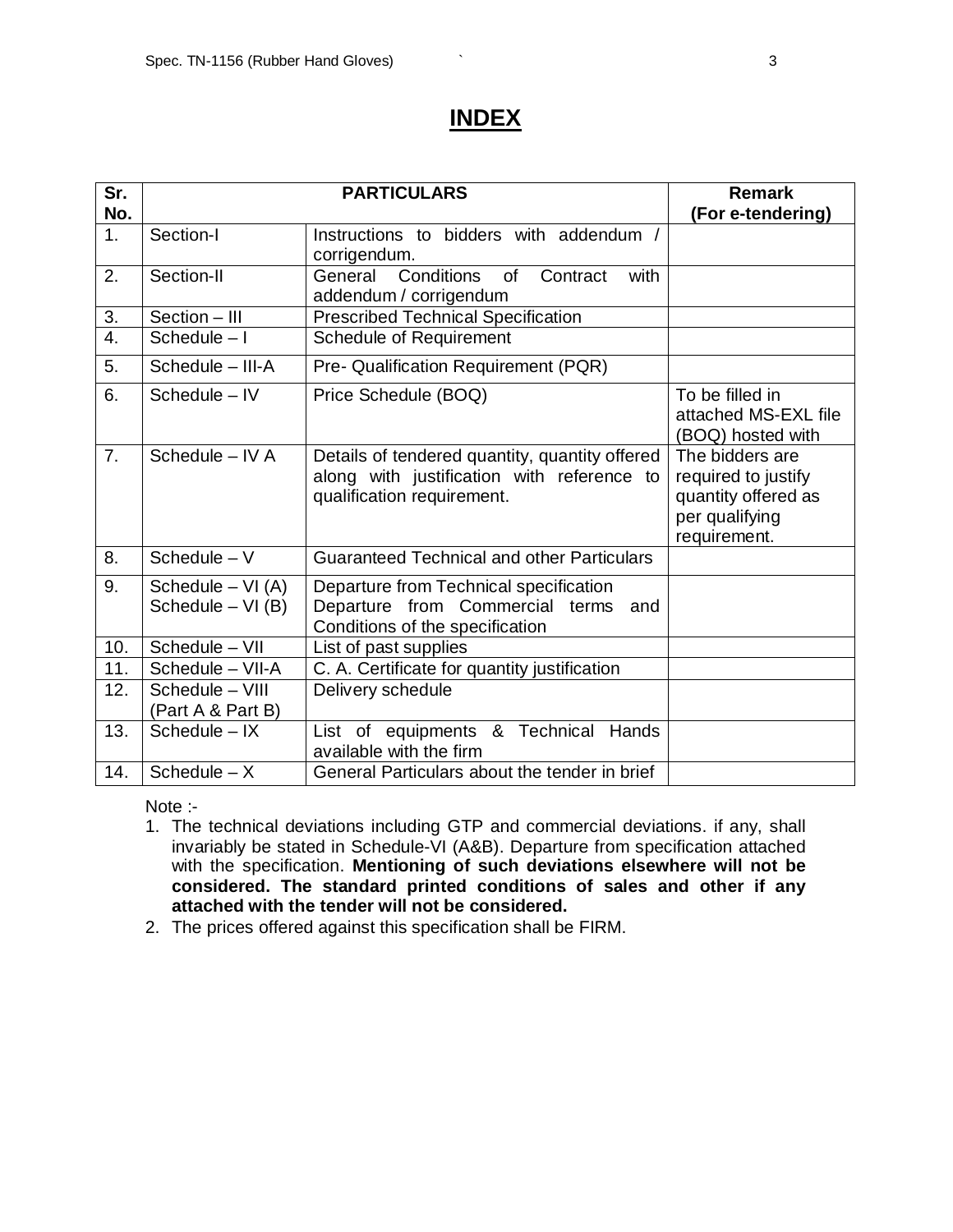#### **SECTION-III**

## **TECHNICAL SPECIFICATION & SCHEDULE OF REQUIREMENT OF RUBBER HAND GLOVES AGAINST TN-1156.**

### **1. SCOPE:**

This specification covers the design, manufacture, testing at manufacturer's works before despatch and delivery of insulated Rubber Hand Gloves at our Nigam stores.

### **2. SCHEDULE OF REQUIREMENT:**

| Sr. No.   Particulars                                                                            | <b>Quantity Required</b> |
|--------------------------------------------------------------------------------------------------|--------------------------|
| Insulated Rubber Hand Gloves<br>tested up to 10000 Volts & Working<br>potential up to 1100 Volts | 6806 Pairs               |

**Note: -**

- **A. The quantity mentioned above are tentative and may be increased / decreased as per requirement while finalizing the tender.**
- **B. The ordered quantity may be reduced, if during the midterm review it is found that no further procurement is required**.

#### **3. STANDARDS FOR MATERIAL:**

- i. Insulated Rubber Hand Gloves shall be manufactured and tested up to 10000 Volts & Working potential up to 1100 Volts in accordance with the relevant standard.
- ii. Insulated Rubber Hand Gloves of superior quality are required for use in Rural /Urban areas of Ajmer Discom for protection of serviceman and lineman from electric shock while working on energized lines and equipments.
- iii. Rubber hand gloves shall be of soft quality, seamless latex, shock proof and manufactured & tested in accordance with type two of IS: 4770 / 1991 with latest amendment are required.
- iv. Hand gloves shall be made from natural or synthetic rubber by dipping process.
- v. There should be no joints in the gloves.
- vi. Hand Gloves shall have a smooth surface and both inner & outer surfaces shall be free from visual defects like patches, blisters, porosity, embedded, foreign matter or other physical defects.
- vii. The hand gloves shall be of Cream colour only.
- viii. The hand gloves shall be of gauntlet type and cuff edges shall be finished with a roll or rubber re-enforcing strip.
- ix. The hand gloves shall be of curve finger type.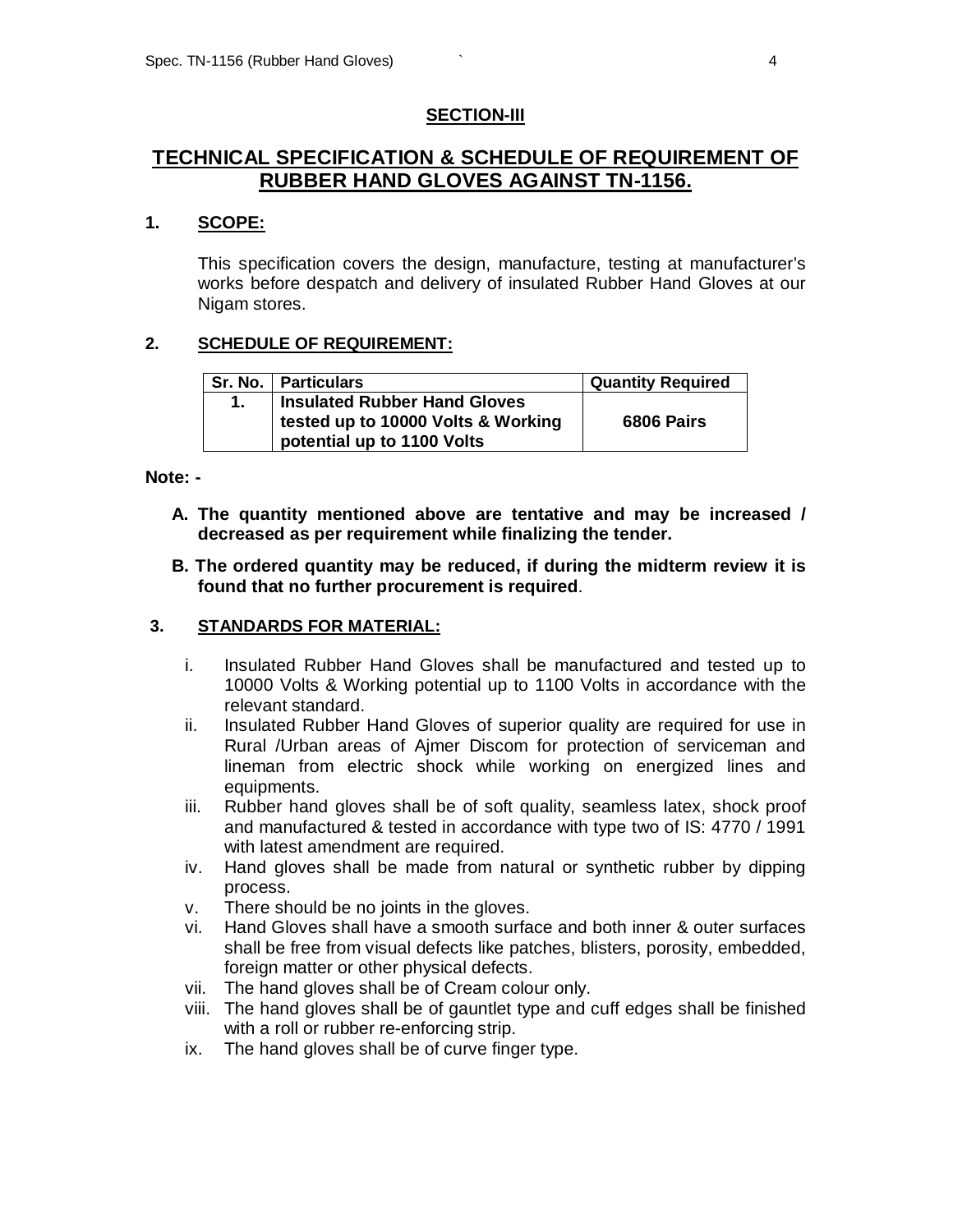### **4. MARKING**

Each Insulated Rubber Hand Gloves shall be marked with the following:

- i) Size and type of gloves.
- ii) Maximum working potential (1100 V) following by word "working" in brackets.
- iii) Manufactures name or recognized trade mark, if any.
- iv) Month & Year of manufacture.
- v) TN-1156.
- vi) Word "AVVNL"
- vii) Conforming to ISS: 4770/1991.

Each hand glove shall be tested as per routine test of IS: 4770 (Latest amended) and mark "TESTED" shall be marked. The marking should be at the backside of the glove, shall be legible and permanent and shall not impair the quality of gloves.

## **5. PACKING**

The packing should able to withstand rough handling during transit of material at various destinations. Each pair of hand gloves shall be suitably and properly pack in polyethylene bags. Any other mode of packing superior to above as per manufacturer standard practice may also be agreed to 100 - 150 pairs of gloves shall be packed in one wooden box / container or as per manufacturer standard practice.

### **6. GUARANTEED TECHNICAL & OTHER PARTICULARS:**

The tenderer shall furnish complete guaranteed and other particulars of material offered by him as per Schedule-V.

### **7. SAMPLES :**

The bidder shall deposit 2 No. sample of tendered item, along with dimensional drawing indicating all dimensions and thickness along with Bid to ACOS, AVVNL, Ajmer under an intimation to this office i.e. purchaser. The sample shall be checked thereafter for visual examination and checking / verification of dimensions, thickness etc. as per specification / GTP / Drawing at CTL.

The ACOS, AVVNL, Ajmer shall accept the sample after getting written direction from the SE (MM), Ajmer Discom, Ajmer.

## **8. TYPE TEST CERTIFICATE:**

Along with tender necessary type test certificates (not older than Five years from the date of opening of tender) from any Government recognised laboratory (CPRI / ERDA / NABL accredited test lab) is required for offered material.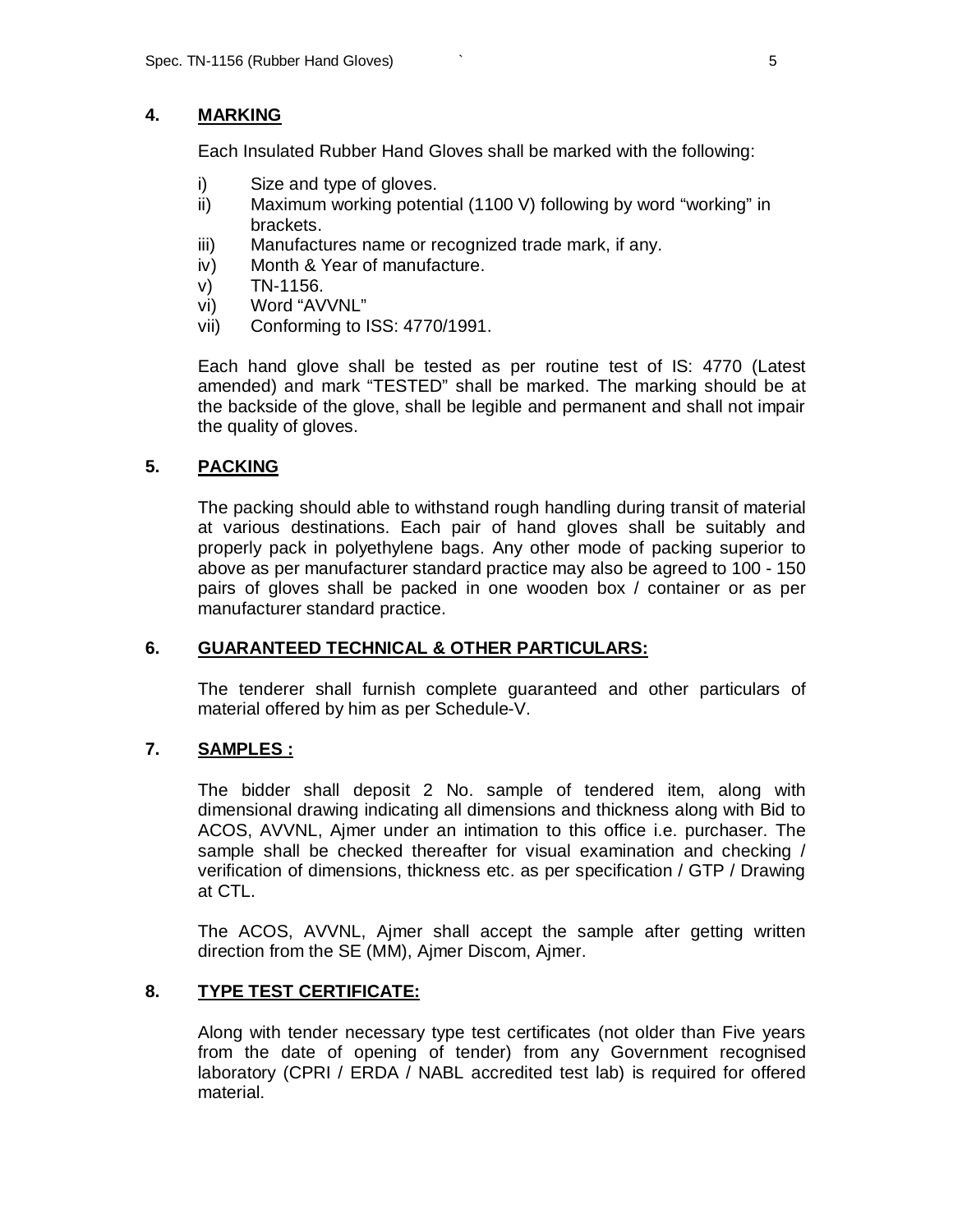### **9. DELIVERY SCHEDULE:**

Delivery of ordered material should commence within One Month from the date of receipt of detailed purchase order and shall be **complete within Two Months thereafter**.

#### **10. INSPECTION AND TESTING :**

Inspection and testing shall be as per provision of IS: 4770 –1991 with latest amendment / GTPs of PO.

The supplier should satisfy themselves that the stores are in accordance with the terms of the contract and fully confirmed to required specification by carrying out a through pre inspection of each quota before tendering the same for inspection to the Inspecting Officer / Inspecting agency nominated by the purchaser. Such Pre-inspection on the part of suppliers would minimise the chances of rejection in inspection.

The material shall be tested and inspected by an authorized Inspecting officer / Inspecting agency nominated by the purchaser before dispatch. Samples shall be drawn for inspection / testing as per provision of the relevant ISS / Purchase order. The purchaser reserves the right to get the material tested in any testing laboratory before dispatch.

### **11. DEPARTURE FROM SPECIFICATION:**

Should the tenderer wish to depart from the specification in any respect, he should clearly state such departures indicating the reasons thereof. Unless deviation is approved in writing, the departmental specification will hold good and shall be binding on the supplier.

### **12. PRICES :**

The prices shall be quoted in Rs. Per pair on F.O.R. destination basis in the manner detailed in schedule of Prices ( Schedule-IV) indicating details of Exworks price, GST, Freight & Insurance charges etc. for deliver at our stores. The offers in which prices have not been quoted in prescribed manner are liable to rejection.

The price are on FIRM basis. The tenders offered with prices on variable basis are likely to be ignored.

#### **13 TENDERS:**

Tenderers shall furnish complete particulars of the material offered by them in regard to this specification and submit the same with their tender in single copy. Failure to do so or any incomplete entry their in may prevent a tender from being considered.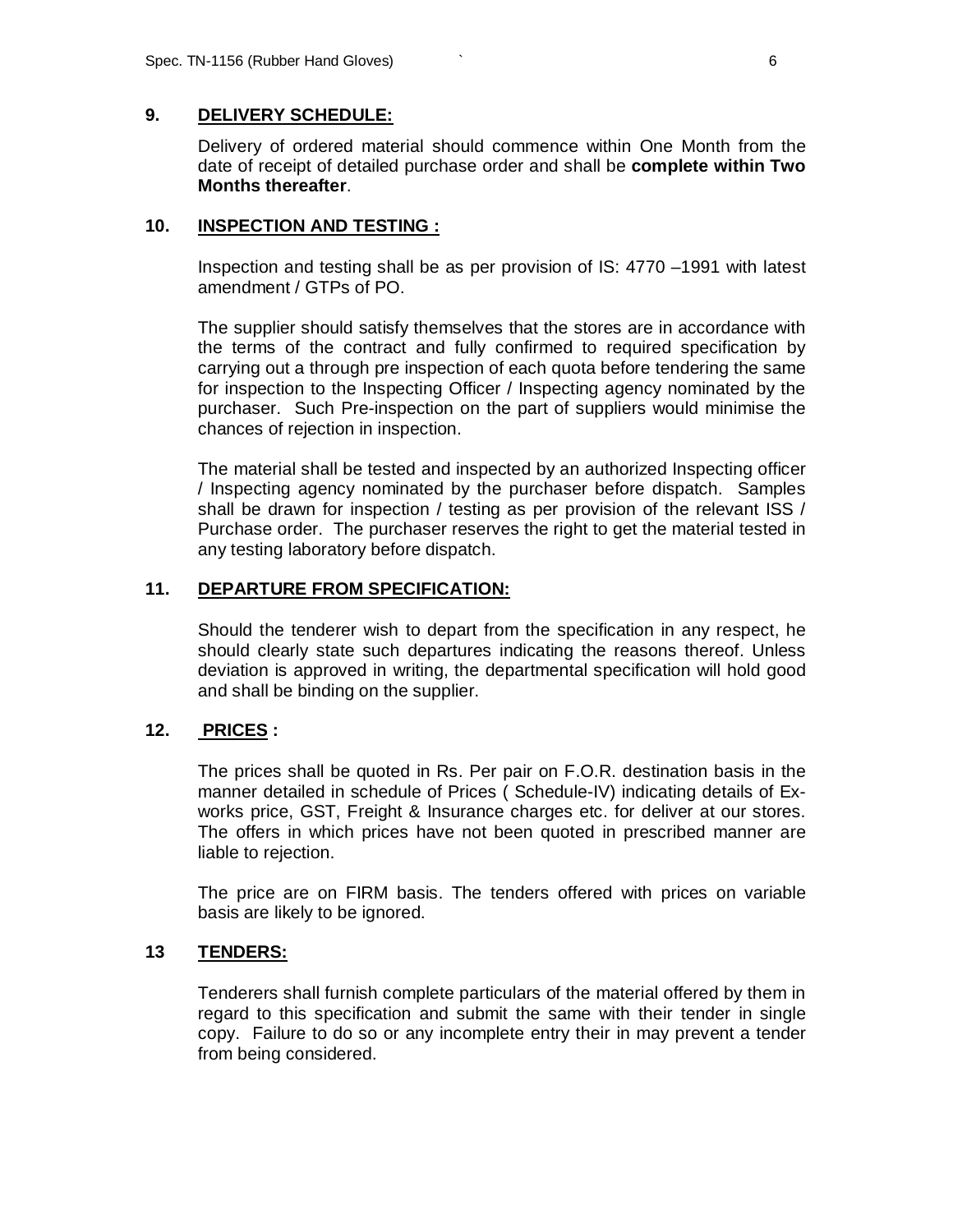### **14. GENERAL:**

The bidder should be manufacturer and/ or authorized distributor/ sole selling agent/dealer of insulated Rubber Hand Gloves. The tenders received without complete details required as per enclosed forms / schedules are liable to rejected.

### **15. PREFERENCE:**

The offers for standard make bearing ISI certification mark shall be preferred.

### **16. AUTHORIZATION CERTIFICATE:**

In case the bidder themselves is not manufacturer of the item than they have to furnish an authorization letter from the manufactures confirming that you are the authorized dealer / sole distributor / sole selling agent in the region and you are authorized to quote on their behalf shall be enclosed along with tender offer. In case of offering an imported brand a letter from the manufacturer confirming that you are their authorized representative in the country and authorized to quote on their behalf shall be enclosed along with tender offer.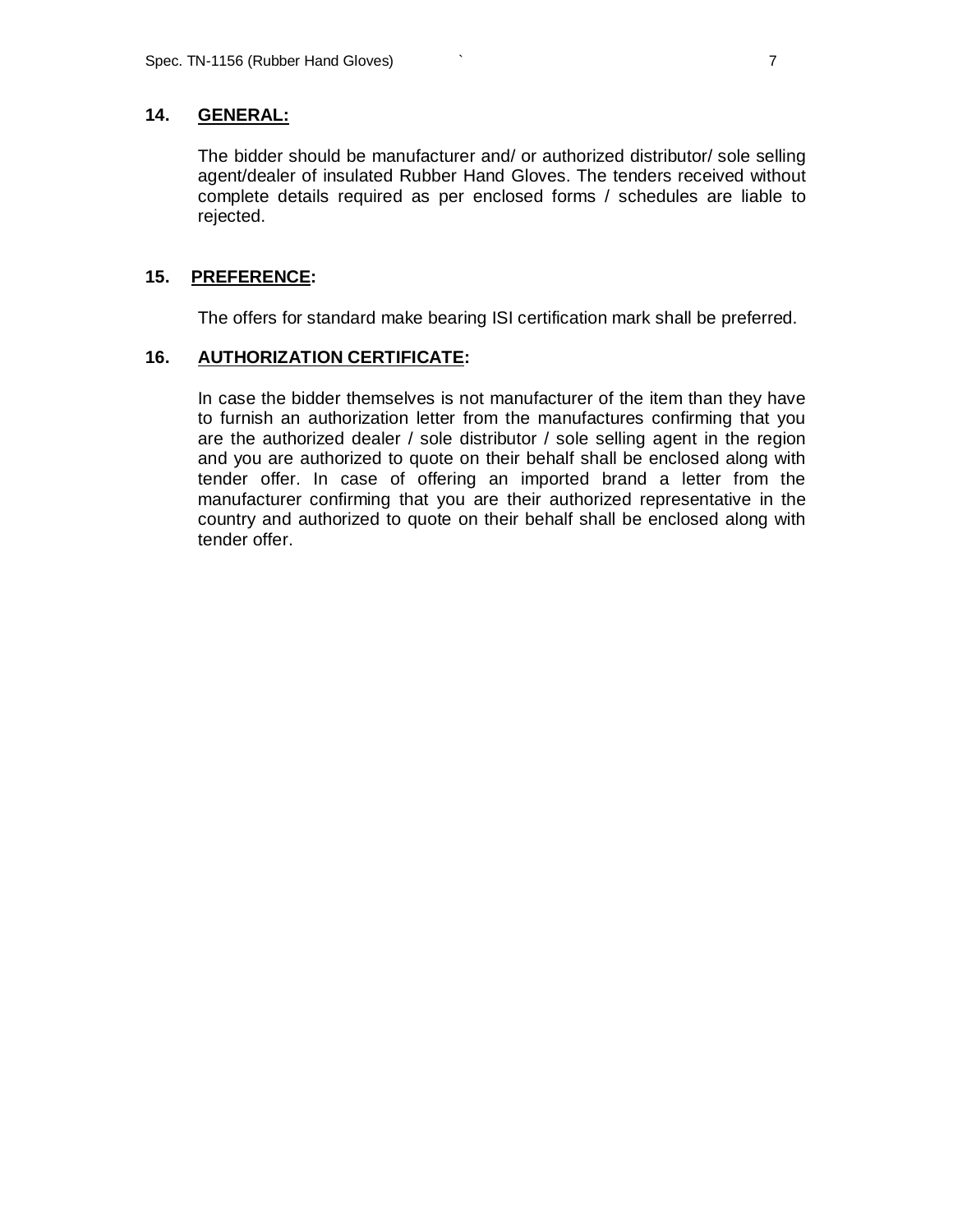

### **SCHEDULE OF REQUIREMENT**

**Rain Coat:**

| Sr. No. | <b>TEM</b>                          | <b>Approx. QUANTITY</b> |
|---------|-------------------------------------|-------------------------|
|         | <b>Insulated Rubber Hand Gloves</b> | 6806 Nos.               |
|         |                                     |                         |

**NOTE:-** The quantities as mentioned in the schedule of requirements are tentative and may increase / decrease as per the requirement of the Nigam.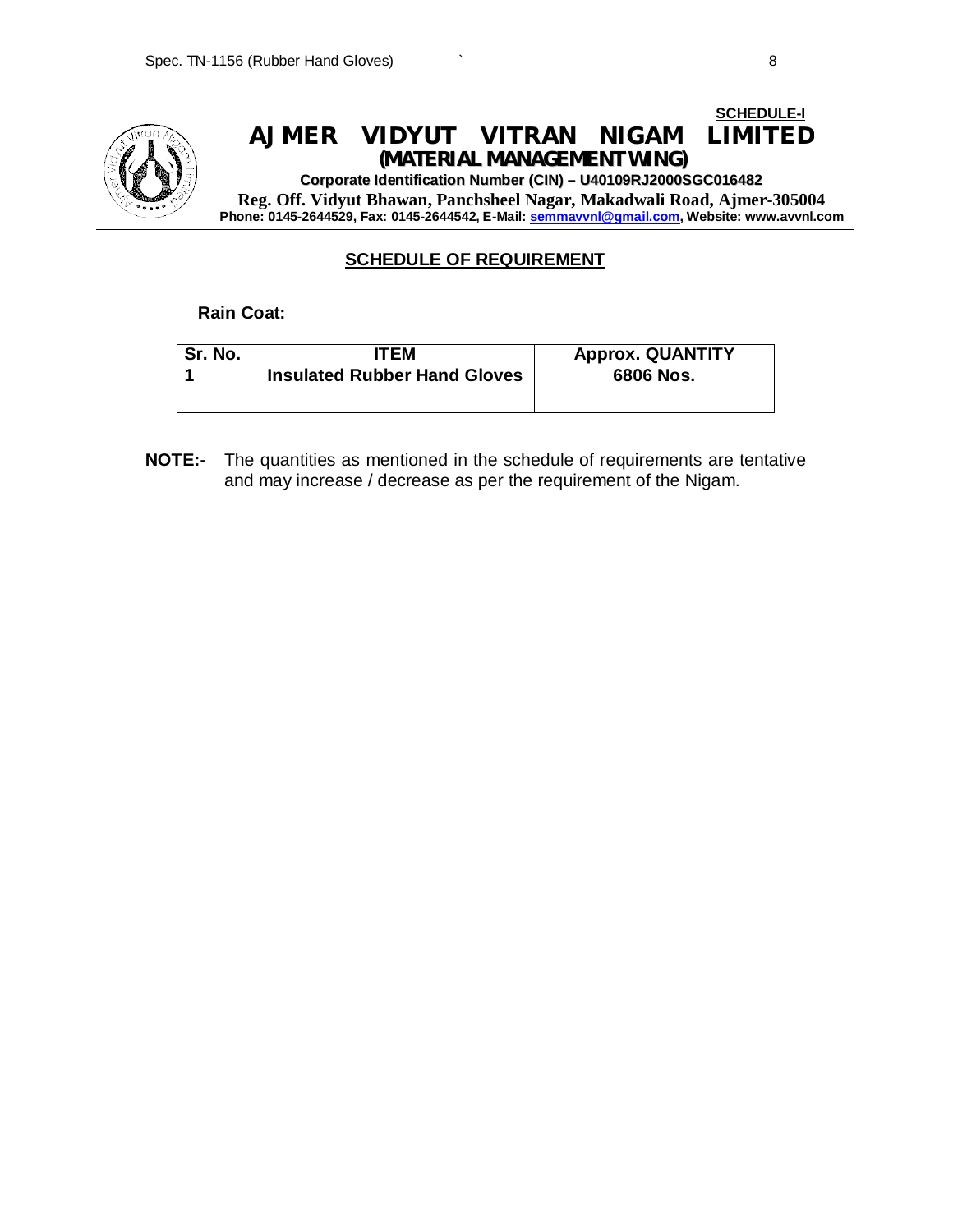## **SCHEDULE-III-A QUALIFICATION REQUIREMENT**

The bidder should fulfill following qualifying requirements for successful participation in the tender along with relevant documentary evidence supporting each qualifying requirement without which the offer shall be considered non-responsive  $\&$ rejected.

### 1.0 **STATUS OF BIDDER:-**

- a) The bidder should be Manufacturer and/or authorized distributor/ sole selling agent/dealer of offered items.
- b) Old/ New suppliers:- Any bidder located within or outside the state of Rajasthan has participated for the first time in a particular Discom & meeting minimum qualification requirement and has supplied the tendered material/or of higher rating in other utility shall be treated as an old supplier. Rajasthan's firms although supplied in past but not meeting minimum quantity supplied criterion including altogether new units which have not supplied any quantity but having adequate & required manufacturing and testing facility and technical know-how of the tendered material shall be considered as new firms and would be eligible for trial order only. In case of supply made to the licensed power utility outside India, the C.A. certificate furnished by firm shall be considered.

### 2.0 **PAST SUPPLY & PERFORMANCE CRITERIA**:-

The bidder shall meet both past supply and performance criteria as detailed below for opening of tenders:-

#### **2.01 PAST SUPPLY:-**

- 2.01.1 The bidder is required to quote for minimum **10%** of tendered quantity failing which their offer may be considered Non-Responsive.
- 2.01.2 The bidder should have designed, manufactured / fabricated, tested and supplied to utility / Discoms / Govt. Departments at least 2 X QQ (QQ being the quoted quantity) of similar item / higher rating of tendered material / equipment in last 3 financial years from the date of opening of technical-commercial bid.
- **Note:** Requirement of quantity manufactured, minimum quantity to be offered and amount of Bank Guarantee to be furnished in absence of test certificate shall be reduced to 25% for Rajasthan based units.
- 2.01.3 In support of fulfillment of the past supply criteria, the bidder shall furnish documentary evidence in the form of certificate from Chartered Accountant in the enclosed prescribed Performa only. This prescribed Performa should be furnished either in original or copy duly attested by Notary. The bidder shall also sign and affix seal on the C.A. Certificate. The certificate should have membership number with the name & address of the chartered accountant. Certificate should clearly indicate the quantity supplied, period of supply,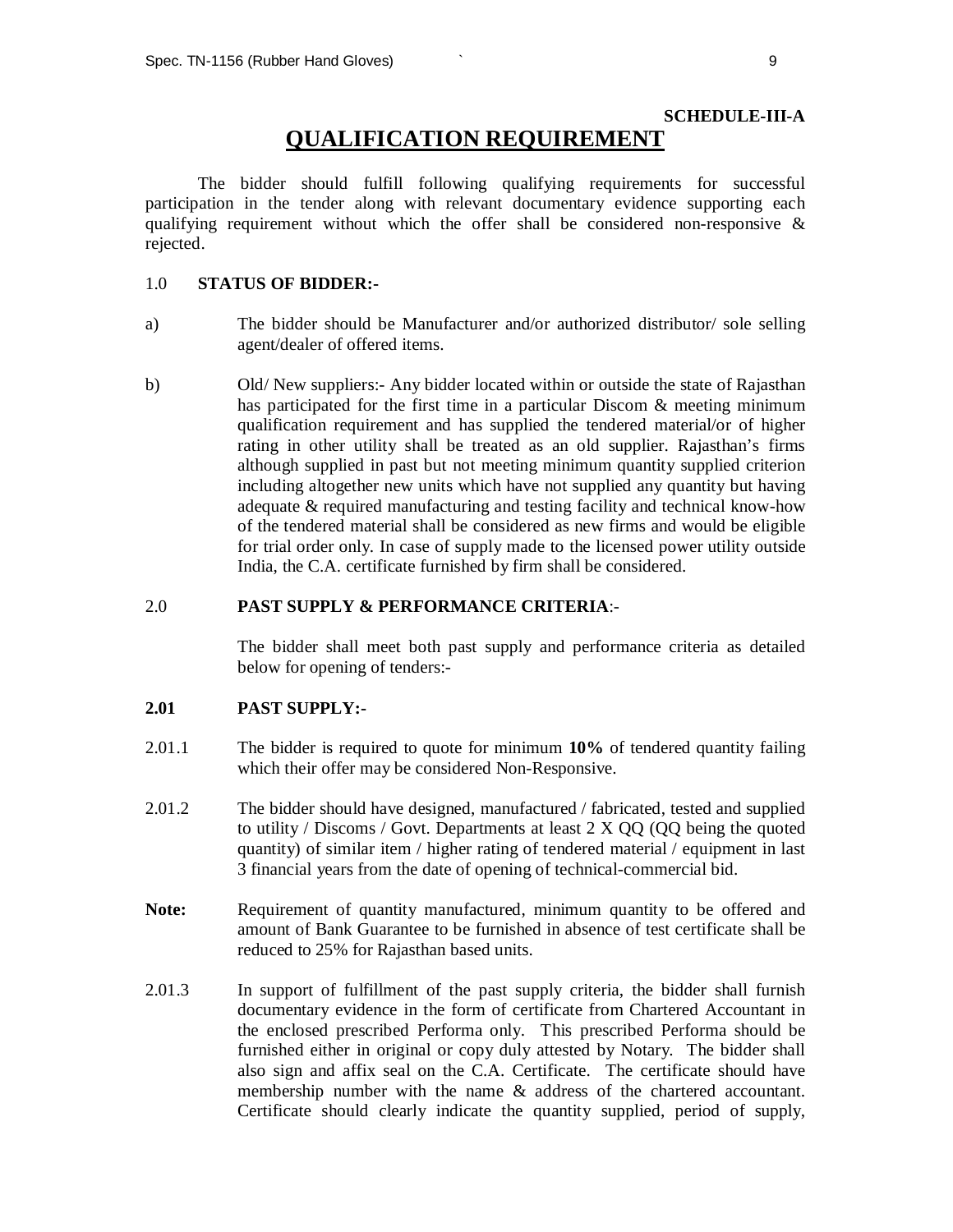voltage Class, Rating of the Transformer etc. in the format prescribed, any deviation to format or information diverted format, will not be considered and rejected.

Note:-The material supplied and accepted for same/higher rating for Turnkey projects to a licensed power utility/Govt. shall be considered for the purpose of evaluating criteria. The certificate given by C.A. shall indicate above quantity separately.

#### 2.02 **PERFORMANCE CRITERIA:-**

2.02.1 i) If a bidder has supplied up to 50% of ordered quantity in previous tender up to date of opening of subsequent tender and scheduled delivery period expired, the bid of such bidder will not be opened in the Discom for that item.

> ii) However, if the supplies have been completed for a quantity more than 50% but not completed up to date of opening of subsequent tender and scheduled delivery period expired, the quantity equal to the quantity pending in previous tender for that item shall be reduced from the subsequent tender quantity to be allocated to the bidder.

#### 3.0 **TYPE TEST CRITERIA:-**

3.01 The bidder shall furnish valid and authenticated type test certificates from a Govt. approved / Govt. recognized / NABL Accredited laboratory / ILAC i.e. International Laboratory Accredited Laboratory (in case of foreign laboratory) of similar rating and design of tendered material/ equipment. Such type test certificates should not be older than 5 years as on the date of bid opening. For this purpose date of conducting type test will be considered.

> The type test certificate by in house laboratory of tendering firm even if it is a Govt. approved / Govt. recognized / NABL accredited / ILAC accredited, shall not be accepted, in case of their own tender. This will not apply if tendering firm is Govt. Company / Public Sector undertaking.

- 3.02 The bidder should furnish documentary evidence in support of the laboratory whose type test have been furnished, that the said laboratory is a Govt. / a Govt. approved / a Govt. recognized / NABL accredited laboratory / ILAC accredited (in case of foreign laboratory).
- 3.03 The type test certificates shall be furnished either in original or copy duly attested by notary.
- 3.04 The bids of only those bidders shall be considered to be meeting the type test criteria who furnishes complete type test certificate with the bid as per above provision.

However, in the following cases the bid of the bidder may be considered meeting the type test criteria if the bidder furnishes an undertaking stating that valid type test certificate from a Govt. / Govt. approved / Govt. recognized /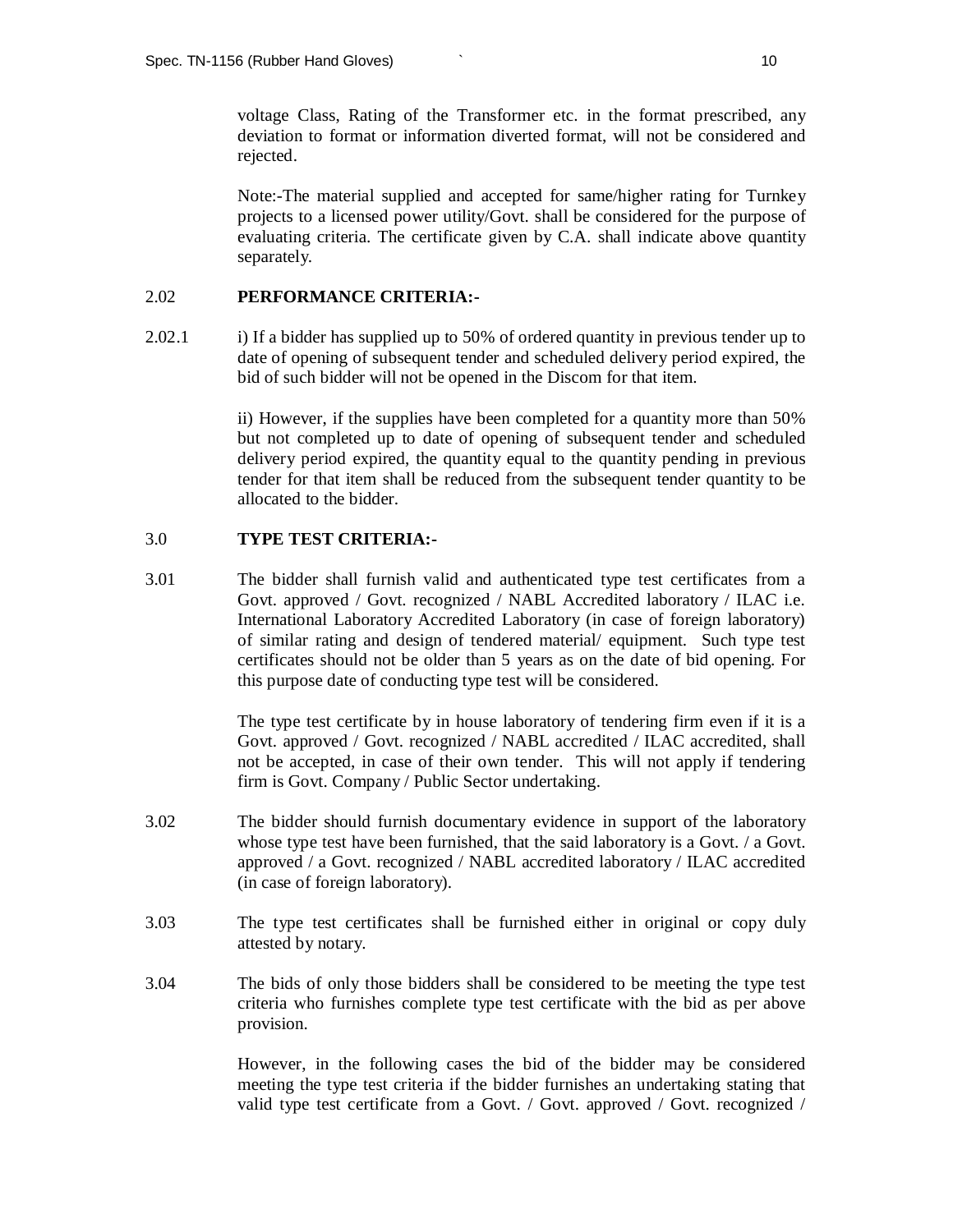NABL accredited / ILAC accredited laboratory shall be furnished from first lot (without asking any delivery extension) along with bank guarantee with the technical bid from a Nationalized / Scheduled Bank in prescribed Performa at Schedule-III C or DD/ Pay Order amounting to Rs.5 Lac / Rs.1.5 Lac / Rs.0.5 Lac in case where the value of the purchase (corresponding to tendered quantity) under consideration is more than 1.5 Crore / up to 1.5 Crore Upton 0.5 Crore respectively. The initial validity of Bank Guarantee shall be nine months with claim period of three months in addition.

- i) A new Rajasthan based unit who does not possess valid type tests reports subject to technically competent.
- ii) Where one or more type tests) is/ are older than 5 years.
- iii) Where new type tests have been added in the specification.
- iv) Where some changes in respect of type test procedure of existing type tests have been introduced in the relevant standard.
- v) Where a new item is being purchased by Nigam for the first time.
- vi) The Rajasthan & outside Rajasthan firm who does not possess valid type tests certificates, if type test reports of higher rating are furnished.

#### **4.0 POOR RECORD OF PERFORMANCE AND DELIVERY:**

The bidders who have been black listed in any of the state Discom or with whom business relations have been severed in Ajmer Discom shall not be considered. Severment of business relations will be done in case of following circumstances for the period and with the recovery mentioned against each:

|                                                                | i) When vendor does not Forfeiture of EMD/cancellation of vendor              |  |  |  |
|----------------------------------------------------------------|-------------------------------------------------------------------------------|--|--|--|
|                                                                | accept order awarded on its registration to recover amount of EMD along with  |  |  |  |
|                                                                | accepted price and terms and Severment of business relations for three years  |  |  |  |
| conditions or does not comply from the date of issue of order. |                                                                               |  |  |  |
| with contractual formalities.                                  |                                                                               |  |  |  |
|                                                                | ii) When vendor complies with Levy of maximum recovery on account of delay in |  |  |  |
| contractual formalities but does                               | delivery along with Severment of relations for a                              |  |  |  |
| not commence supplies.                                         | period of 2 years from the date of issue of order or                          |  |  |  |
|                                                                | in next two bids whichever is later along with                                |  |  |  |
|                                                                | forfeiture of EMD / cancellation of vendor                                    |  |  |  |
|                                                                | registration.                                                                 |  |  |  |

#### **5.0 (A) Black listing of a firm:**

After having given Show Cause Notice of 30 days, and having established & cogent reasons for blacklisting of the firm as given below, the firm should immediately be blacklisted for a period of 5 years indicating reasons of doing so, in the letter itself, and a copy of such blacklisting should be given to the firm, with the approval of CLPC:-

(i) There are sufficient and strong reasons to believe that the supplier or his employee has been guilty of malpractices such as manhandling/misbehavior with Government official by supplier or his partner/employee, bribery, corruption or abatement of such a offence in a position where he could corrupt Nigam's official, fraud, vitiating fair tender process including substitution of or interpolation in tender, mis-representation, pilfer-aging or unauthorized use or disposal of Nigam's material issued for specific work etc.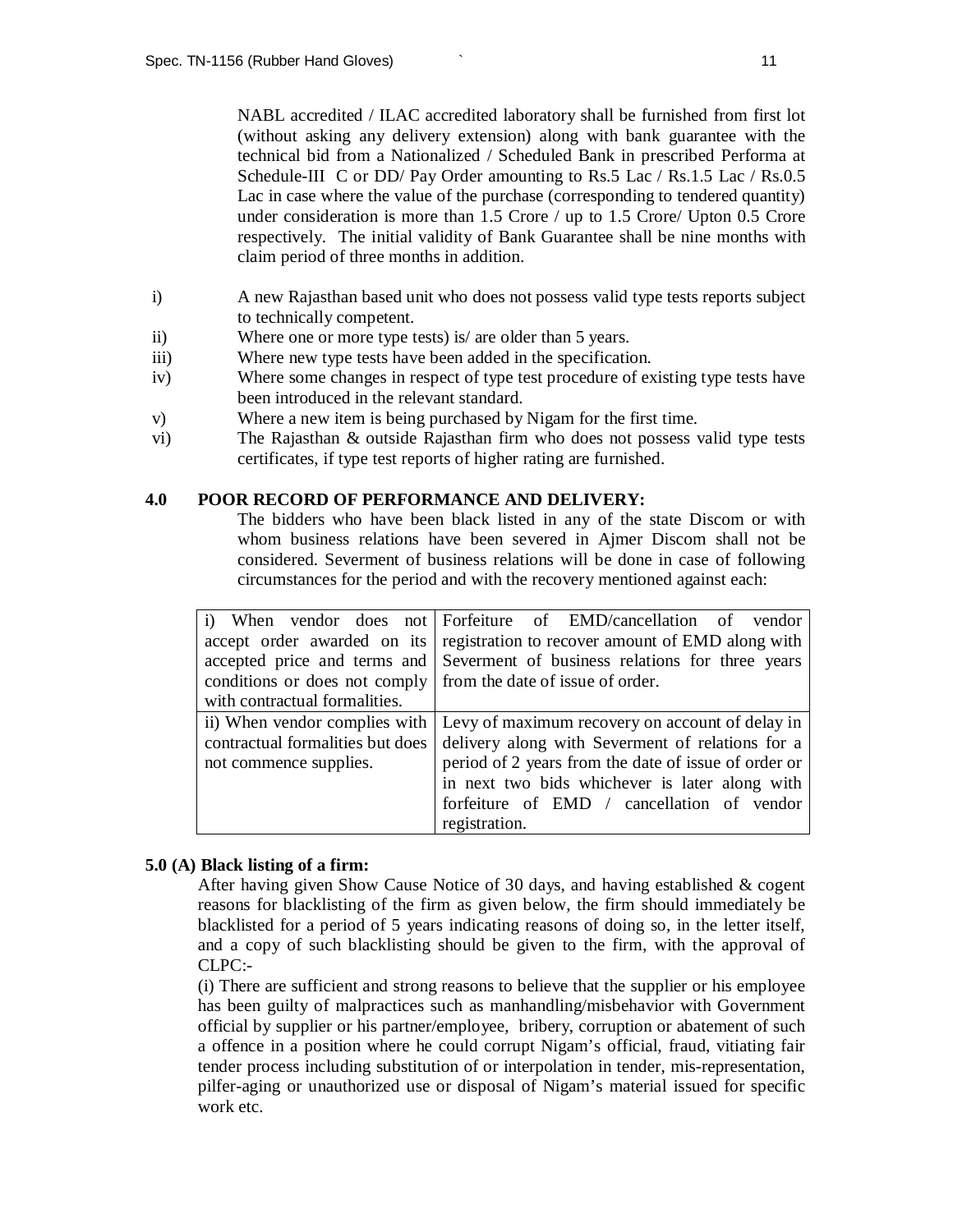(ii) Where a supplier or his partner or his representative has been convicted by a court of Law for offences involving moral turpitude in relation to the business dealing or where security considerations including suspected disloyalty to the Nigam/state so warrant the blacklisting.

(iii) If the State Bureau of Investigation or any other authorized investigating agency recommends for blacklisting after completing the investigation.

Note: - 1 If a supplier after having tendered for a supply or after negotiations gives application voluntarily vitiating the fair tendering process, it shall also tantamount to malpractice.

Note:-2 A register containing the reasons for blacklisting the supplier as also the names of all the partner of the suppliers and the allied concerns coming within the effective influence of the blacklisted supplier will be maintained.

Note: - 3 A register of black listed supplier will be maintained which will not only include suppliers enlisted with the Enlisting Authority but also black listed suppliers in Nigam.

Note :-4 A Black listed supplier (i) shall not be entitled for registration in any of the Discom (ii) shall not be awarded any supply order in future in any Discom during the notified period.(iii) his registration if any shall stand cancelled immediately and his registration security /EMD/S.D. shall stand forfeited. (iv) In case of blacklisting of the firm by any one of Discom for the cogent prescribed reason(s) as stipulated above, the same shall be applicable to all the three Discoms and as a consequence of blacklisting, all the pending orders to that firm, will be cancelled in all three (3) Discoms with immediate effect. However in respect of completed/executed contract G.P. obligations as well as other liabilities shall be fulfilled by the supplier.

#### **(B) Severment of Business relation:**

(a) After having given Show Cause Notice of 30 days, and having established & cogent reasons for Severment of business relation as given below, the firm should immediately be severed the business relations for a period of 2 to 3 years indicating reasons of doing so, in the letter itself, and a copy of such Severment should be given to the firm, with the approval of CLPC:-

(i) The supplier continuously refuses to pay Nigam dues without showing adequate reasons and where the purchasing authority is satisfied that no reasonable dispute attracting reference to Settlement Committee or Court of Law exists for the supplier's action of non-supply.

(ii) When vendor does not accept LOI/detailed purchase order awarded on its accepted prices and terms & conditions or does not comply with the contractual formalities.

(iii) When vendor/supplier who otherwise completed contractual formalities but does not commence supplies on the date of opening of technical bid of the fresh tender/completion of schedule delivery period whichever is later.

**Note-1**-In case supplier does not deposit outstanding dues towards Nigam, even after completion of Severment period, the period of Severment will continue.

**2.** Severment done purely/ mainly on account of non-deposition of dues against the supplier/vendor/contractor could be lifted by CLPC, if the dues are deposited prior to the expiry of such Severment period.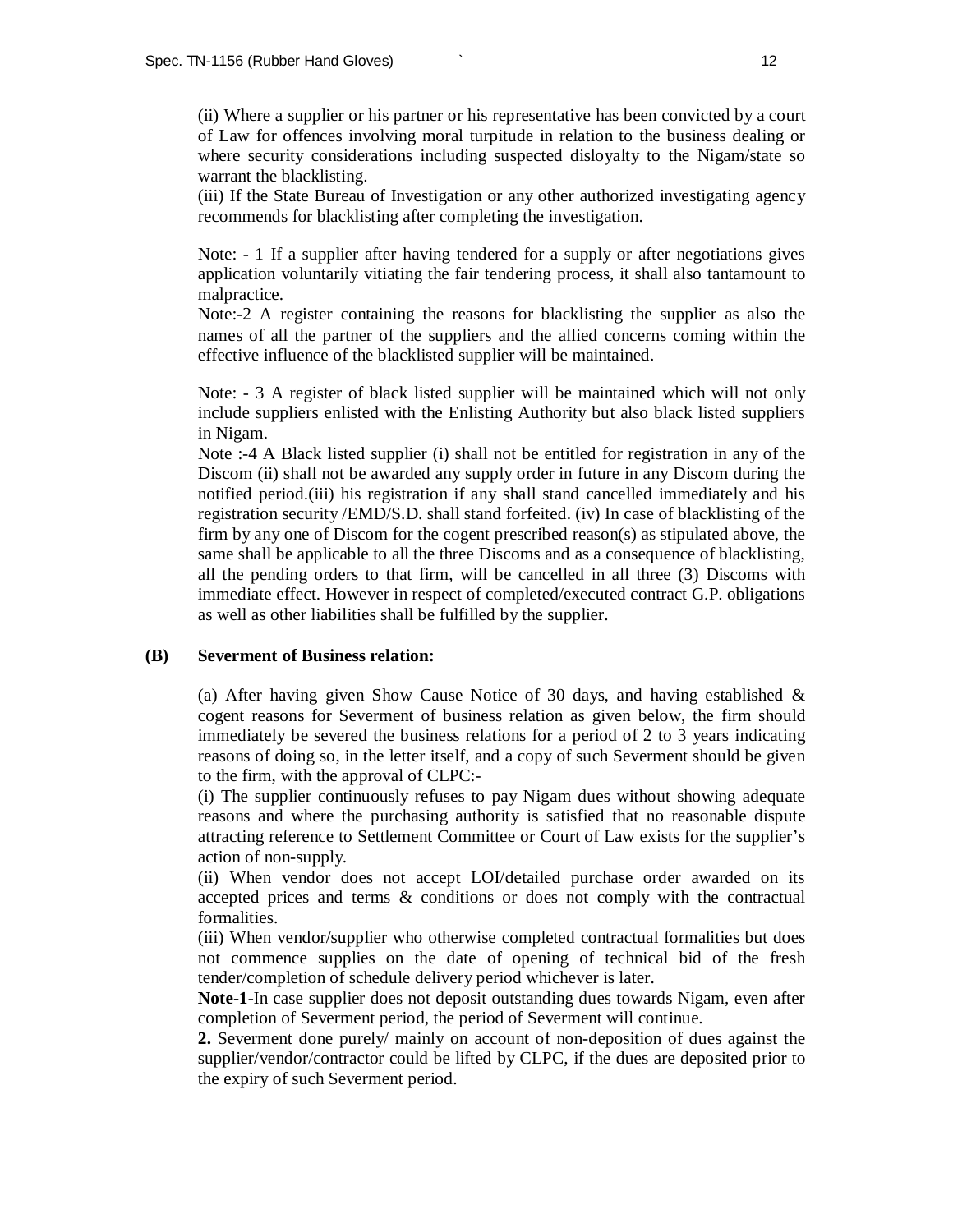3. Severment done by one Discom for non-supply of material and /or corresponding non-recovery of dues will not be effective in other Discoms except in respect of common purchase cases of three Discoms.

4. On Severment of business, the EMD/SD/vendor registration security will be forfeited.

5. The orders in execution satisfactorily will not be cancelled other than the order on which Severment have been done.

#### **(C) DEBARMENT**

Reasons on which Debarment can be made:-

(i) The competent authority may debar the supplier on account of his performance or other disabilities, if it is no longer considered fit to remain under vendor registration as per his obligation under vendor registration.

(ii) If at any subsequent stage of inspection of firms after award of contract, it is found that firm does not have sufficient tech. staff or required/necessary technical equipments, the purchasing authority can debar the firm for one year or next tenders whichever is later. The debarment will be lifted only on re-inspection of firm's works; the defects noticed earlier are fully rectified to the satisfaction of Nigam**.** 

(iii) When contract agreement executed and supplies commenced but could supply only up to 50% of ordered quantity and scheduled delivery period expired, then the firm can be debarred for one year or next tender whichever is later in that Discom only for that particular item/rating/ capacity/size etc.

(iv) The suppliers who have been awarded contract for supply of material is not adhering to the periodic delivery schedule, the contract awarding authority reserve the right to terminate the contract and may debar the firm in participating in tender for a period of 2 to 3 years.

Note:-1. On debarment, the EMD/ SD/Vendor Registration security shall be forfeited. Note:-. 2. If the firm is debarred in one Discom for any reasons then the same should not be applicable in other Discom subject to exception that in case of common Discoms purchases such debarment of a firm would be applicable to all three Discoms for that particular item and rating/capacity/size etc.

### **6.0 APPEALS AND APPLICATIONS:-**

Appeal against the order of blacklisting, Severment and debarment can be filed before BOD within a period of 3 months from the date of intimation. The letter of appeal will be addressed to the order placing authority. Who will process the case for placing the matter in B.O.D. with in a period 60 days. The BOD may reduce or waive the penalty, if sufficient reasons/supporting documents are furnished by the supplier.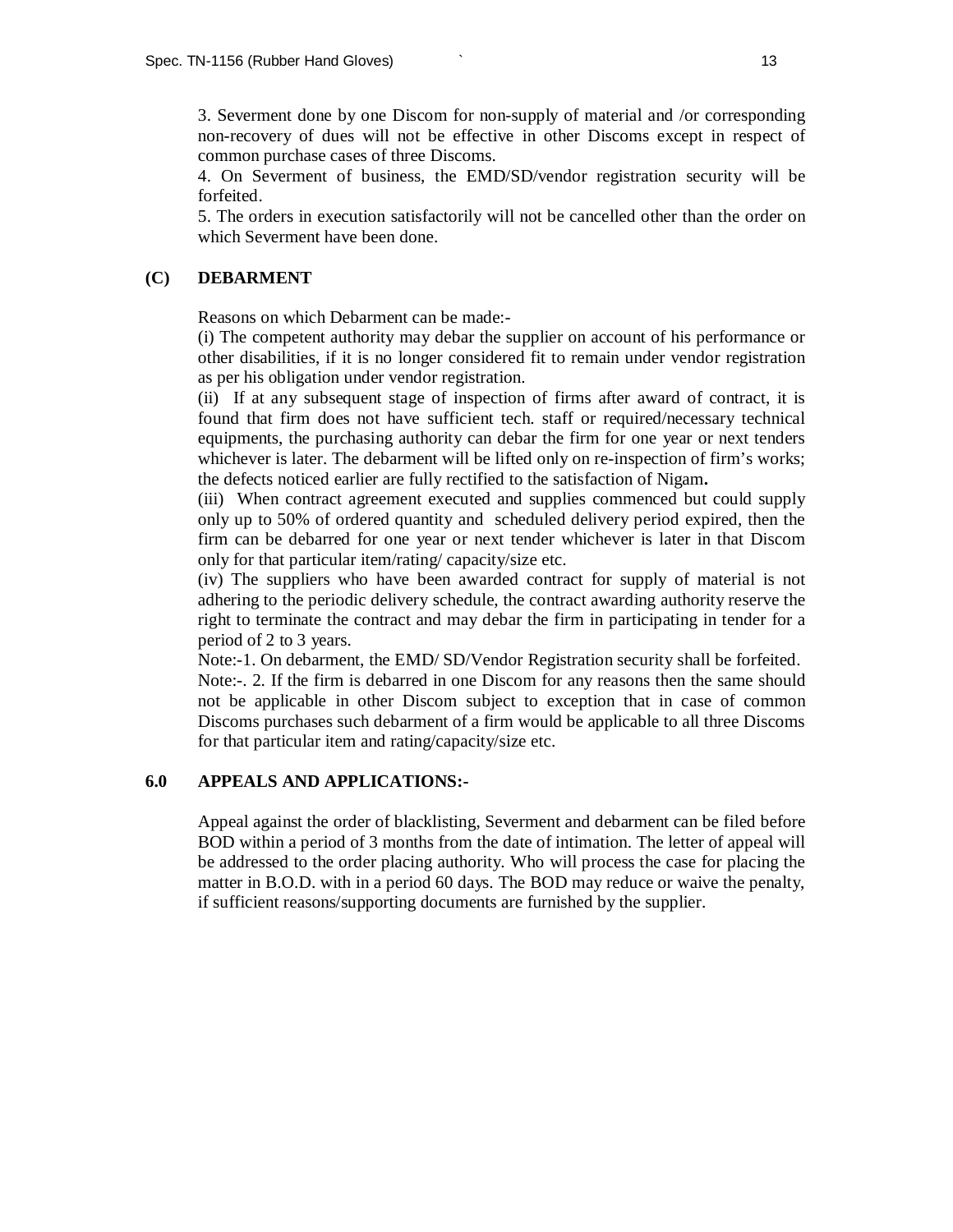### **GENERAL CONDITIONS : - (ALL CONDITIONS BE DULY SIGNED & SEALED)**

- I) The bidder shall clearly indicate the deviations such as `Technical Deviation & Commercial Deviations' in the prescribed Performa only. The deviations indicated elsewhere in the bid shall not be accepted.
- II) The bidder must clearly fill up each and every particular of guaranteed technical particulars annexed with Technical Specifications otherwise he will be responsible for Technical Non-responsiveness.
- III) All documents required in the prescribed format are to be furnished along with the bid itself only except an attested copy of BIS license (wherever it is required), failing which the bid will be summarily rejected.
- IV) However, a copy of BIS License may be submitted by the bidder up to the official working hours of one working day prior to the schedule / notified date of opening of price bid.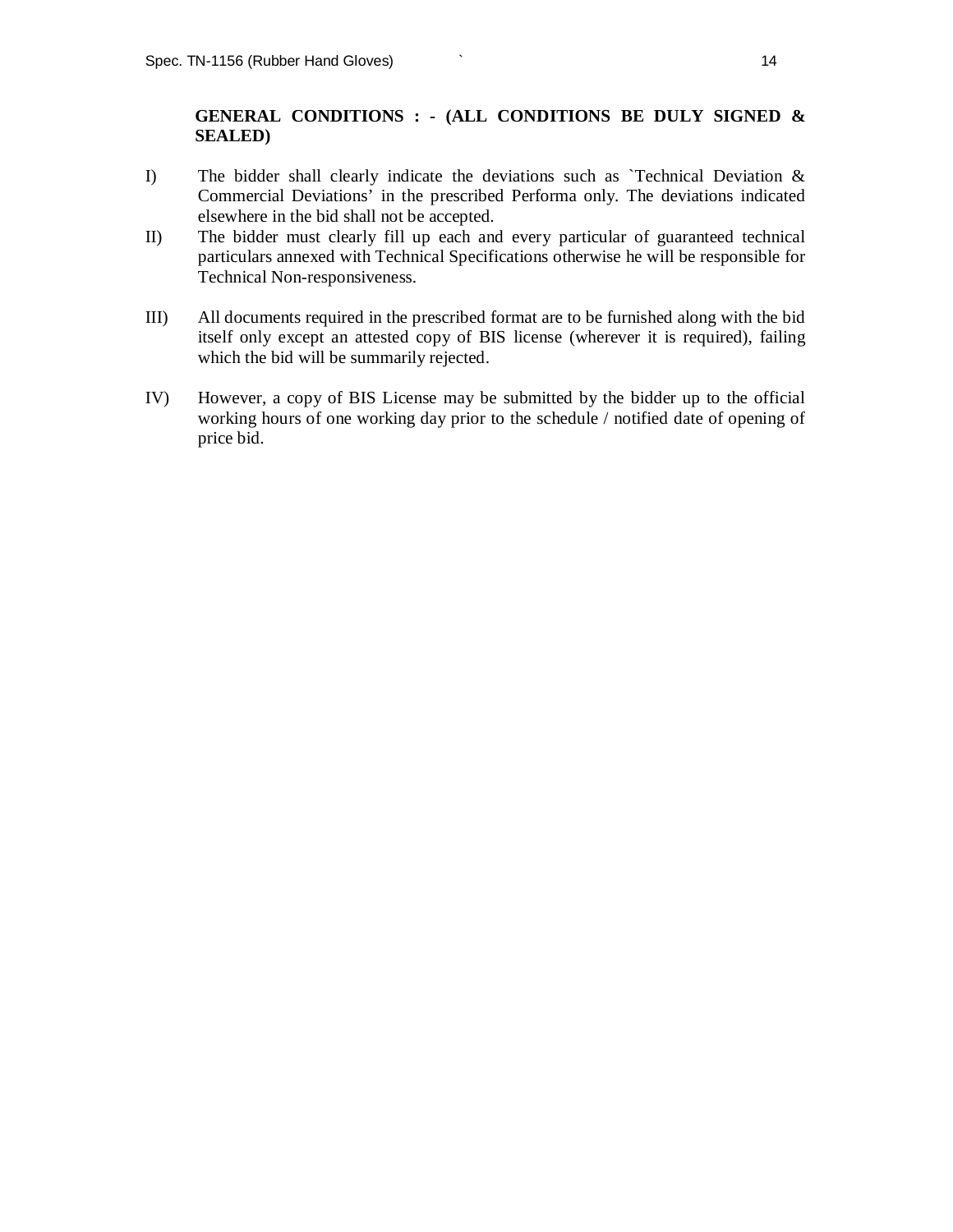

## Schedule – IV -A **AJMER VIDYUT VITRAN NIGAM LIMITED** *(MATERIAL MANAGEMENT WING)*

**Corporate Identification Number (CIN) – U40109RJ2000SGC016482**

Reg. Off. Vidyut Bhawan, Panchsheel Nagar, Makadwali Road, Ajmer-305004 **Phone: 0145-2644529, Fax: 0145-2644542, E-Mail: semmavvnl@gmail.com, Website: www.avvnl.com**

### Must be filled in by the bidder and attached with Technical Bid (Part-I)

To, The Superintending Engineer (MM), Ajmer Vidyut Vitran Nigam Limited, Ajmer.

Dear Sir,

With reference to your invitation to bid against specification No. AVVNL/SE/MM/TN-1156, we agree to supply the following quantity:

| Sr.<br>No.     | Particulars of<br><b>Items</b>                | <b>Tendered</b><br>Quantity | Qty. | Justification of<br>Offered   quantity offered as<br>per Qualifying<br>Requirment | Status of<br><b>Type Test</b><br>Certificates. |
|----------------|-----------------------------------------------|-----------------------------|------|-----------------------------------------------------------------------------------|------------------------------------------------|
|                |                                               | -3.                         | 4.   | -5.                                                                               | -6.                                            |
| $\mathbf{1}$ . | <b>Insulated Rubber</b><br><b>Hand Gloves</b> | 6806 Nos.                   |      |                                                                                   |                                                |

- 1. The offer is valid for a period of 120 days from the next date of opening of Techno-Commercial bid.
- 2. The prices are FIRM in all respect.
- 3. It is noted that the quantity as mentioned in the specification are approximate and we agree to supply any quantity as per your requirement.
- 4. The delivery shall strictly be in accordance with delivery clause. In case we fail to deliver the materials, we are liable to pay recovery for delay in delivery as per clause No.1.24 of this Section-II of this specification.

The material shall conform to your specification No. AVVNL/SE/MM/TN-1156 and as per relevant ISS in all respect.

5. We conform that we agree to all the terms & conditions as well as the technical stipulation of your specification No. AVVNL/SE/MM/TN-1156 and there are no deviations other than as specified in the **Schedule-VI (A & B).**

> Yours faithfully, Signature of bidder with stamp Dated.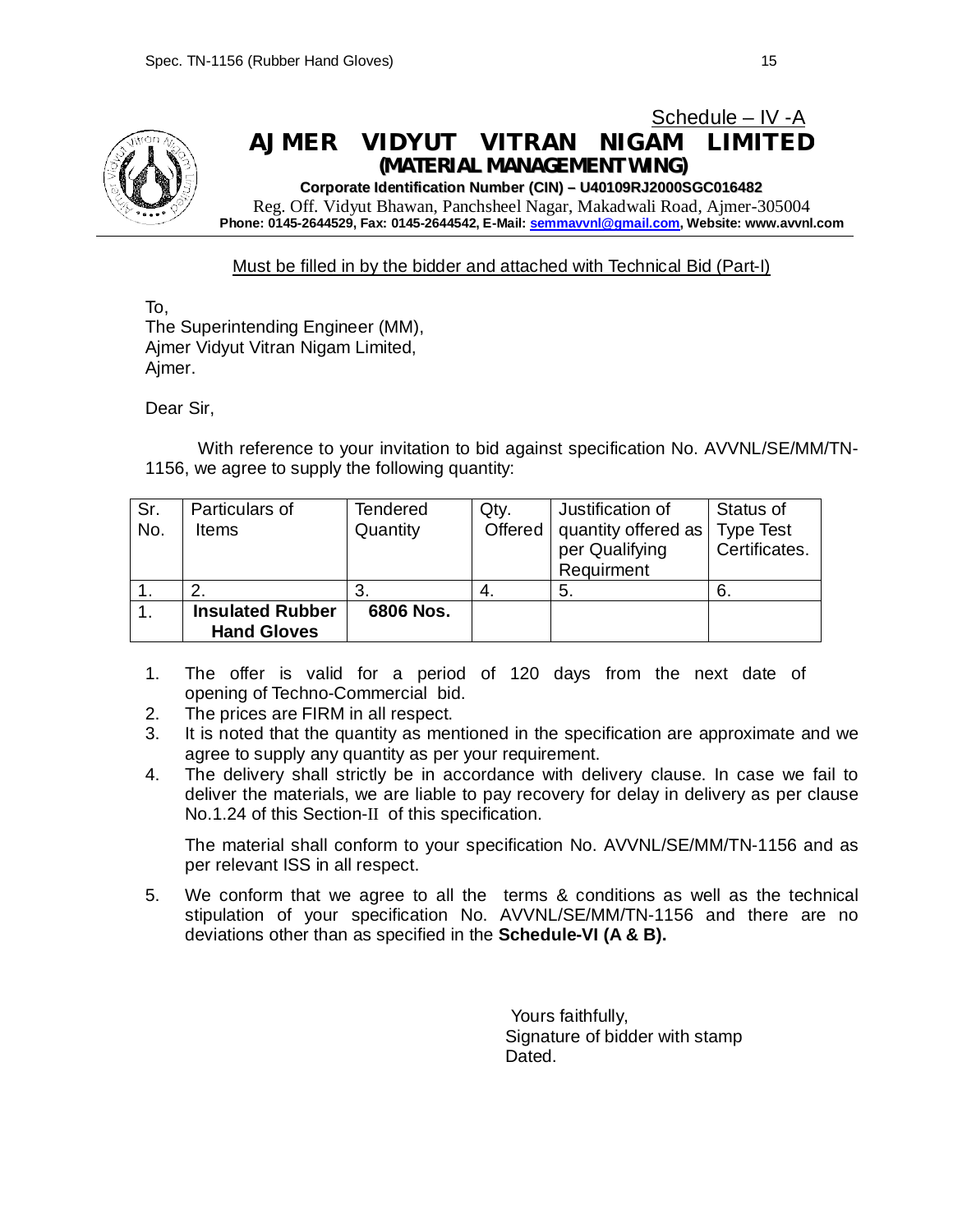## **SCHEDULE-V**

## **GENERAL TECHNICAL PARTICULARS OF INSULATED RUBBER HAND GLOVES UNDER TN-1156.**

| Sr. No. | <b>PARTICULARS</b>                       | TO BE FURNISHED BY |
|---------|------------------------------------------|--------------------|
|         |                                          | <b>FIRM</b>        |
| 1.      | Name of firm & address                   |                    |
| 2.      | Work's address                           |                    |
| 3.      | Contact Person & No.                     |                    |
| 4.      | Manufacturer Type designation            |                    |
| 5.      | Rated potential (rms)                    |                    |
| 6.      | Minimum average thickness in mm          |                    |
| 7.      | Test potential                           |                    |
| 8.      | Maximum leakage current (r.m.s.) in mA   |                    |
| 9.      | Standard specification to which this     |                    |
|         | material shall conform                   |                    |
| 10.     | Whether material bears ISI certification |                    |
|         | mark                                     |                    |
| 11.     | Sr. No. of ISI license and its validity  |                    |
| 12.     | Any other information                    |                    |

Signature of the Bidder Name\_\_\_\_\_\_\_\_\_\_\_\_\_\_ Designation\_\_\_\_\_\_\_

*Common authorized seal of bidder*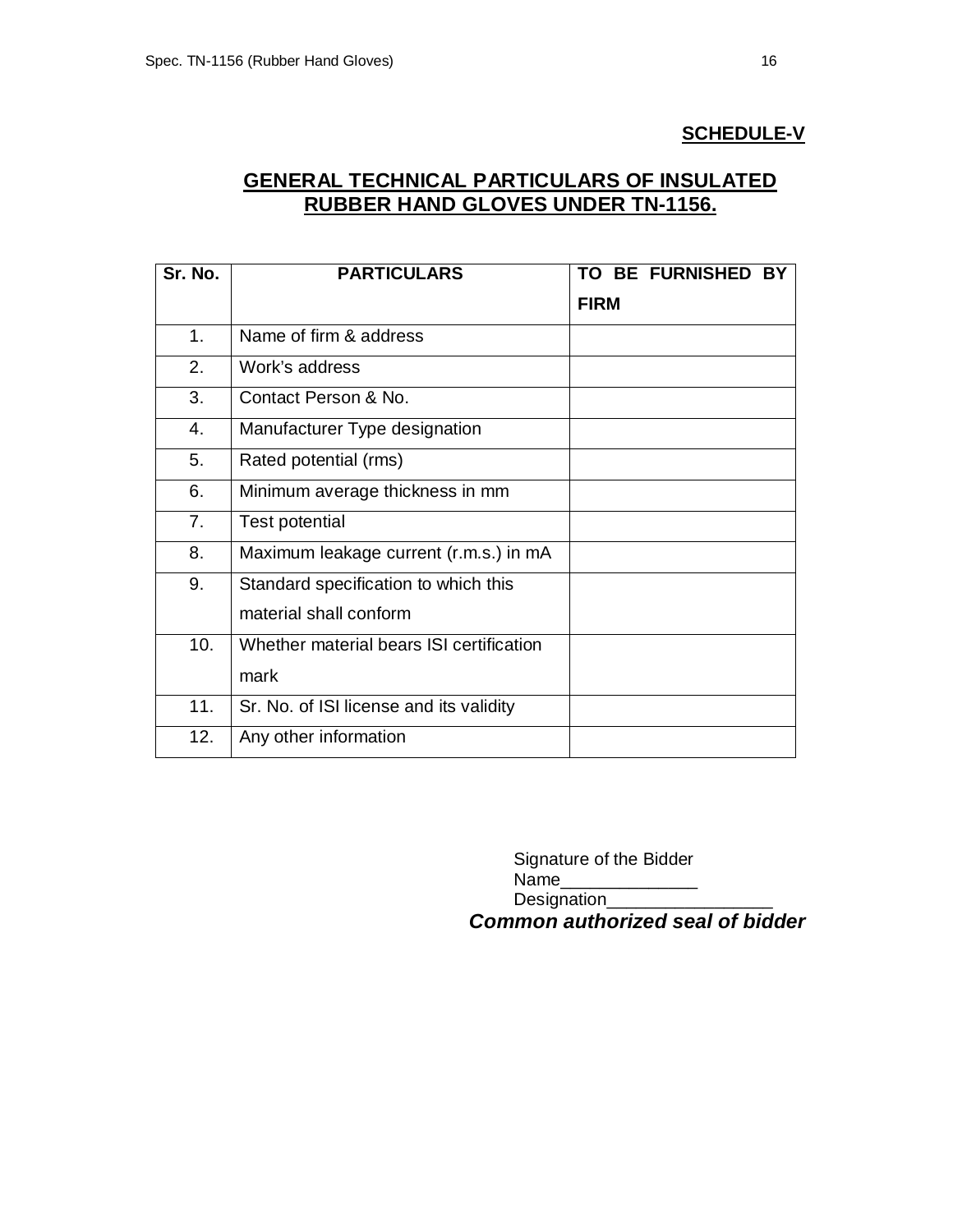## **SCHEDULE- VI (A)**

## AJMER VIDYUT VITRAN NIGAM LIMITED A Govt. of Rajasthan Undertaking DEPARTURE/DEVIATION FROM TECHNICAL SPECIFICATION

The bidder shall state under this schedule the departure from the Purchaser's specification in respect of technical is as under:-

S.No. Main Deviations from Technical Specification.

Certified that we agree to all the technical specification of the NIT except for the deviation to the extent indicated above.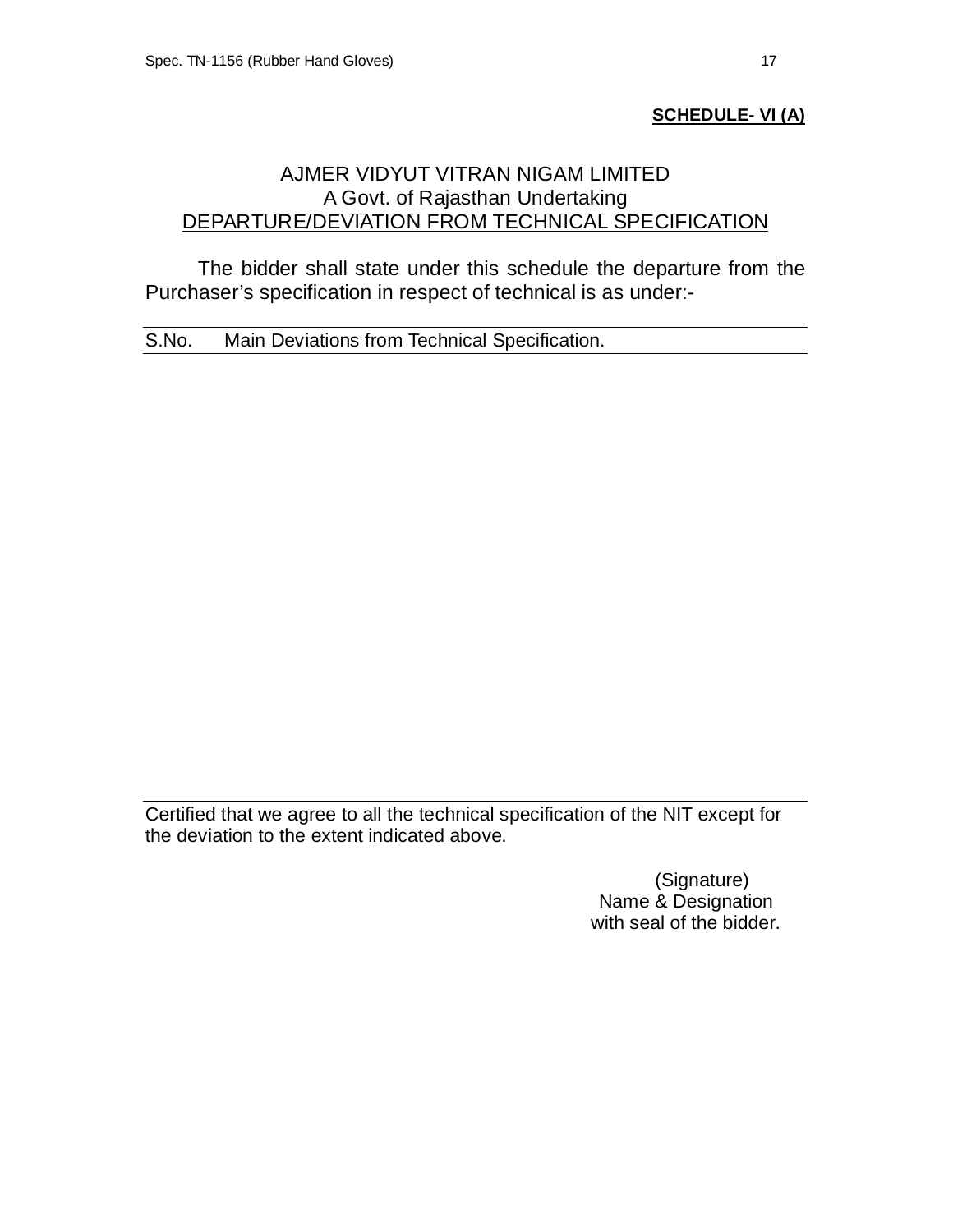## **SCHEDULE- VI (B)**

## AJMER VIDYUT VITRAN NIGAM LIMITED A Govt. of Rajasthan Undertaking DEPARTURE FROM COMMERCIAL TERMS & CONDITIONS OF THE **SPECIFICATION**

The bidder shall state under this schedule the departure from the Purchaser's specification in respect of Commercial terms & conditions:-

S.No. Main Deviations from Specification.

Certified that we agree to all the commercial terms & conditions as laid down in General Conditions of Contract to the specification except for the deviation to the extent indicated above.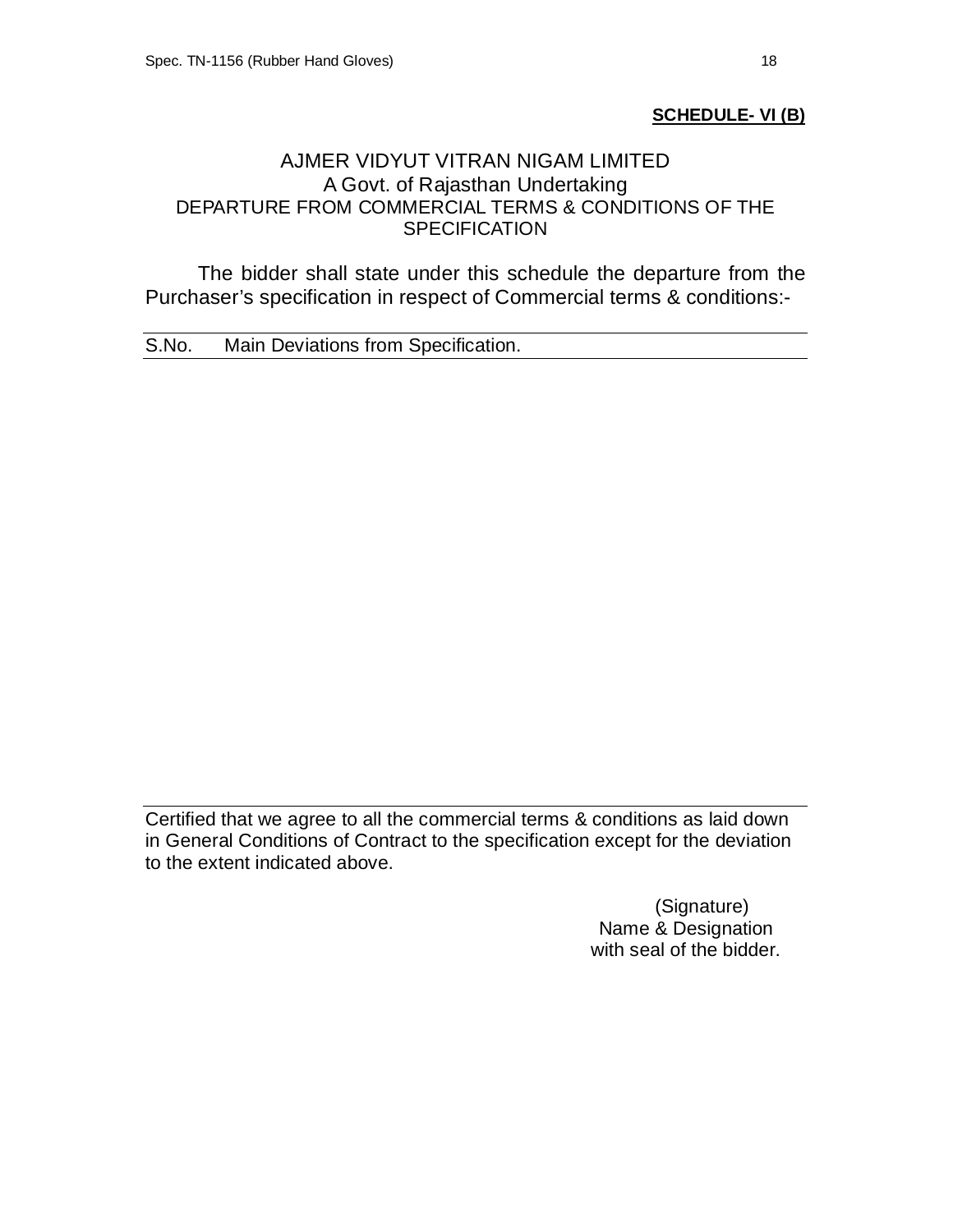## Schedule **-** VII

## AJMER VIDYUT VITRAN NIGAM LIMITED A Govt. of Rajasthan Undertaking LIST OF PAST SUPPLIES

The bidder shall state under this schedule whether material and equipments, similar to those offered in the tender have been previously supplied by him. A list shall be given of such orders executed by him together with information regarding the names of purchasing organizations, quantities supplied and when the supplies were effected. This list should be in form given below:-

| S.No. Detailed particulars Qty in |        | Order No. Name & details           | Date of |
|-----------------------------------|--------|------------------------------------|---------|
| of items supplied MT              | & Date | of purchasing authority Completion |         |
|                                   |        |                                    |         |

| If executed partially<br>stipulated | whether still<br>to be mentioned | <b>Delivery</b><br>to be executed | <b>Remarks</b> |
|-------------------------------------|----------------------------------|-----------------------------------|----------------|
| in order                            |                                  | (Qty. in M.T.)                    |                |
|                                     |                                  |                                   |                |

Note: Separate schedules are to be furnished by the bidder for past supply to the AVVNL, Ajmer other State Electricity Boards and other Departments /Organisations.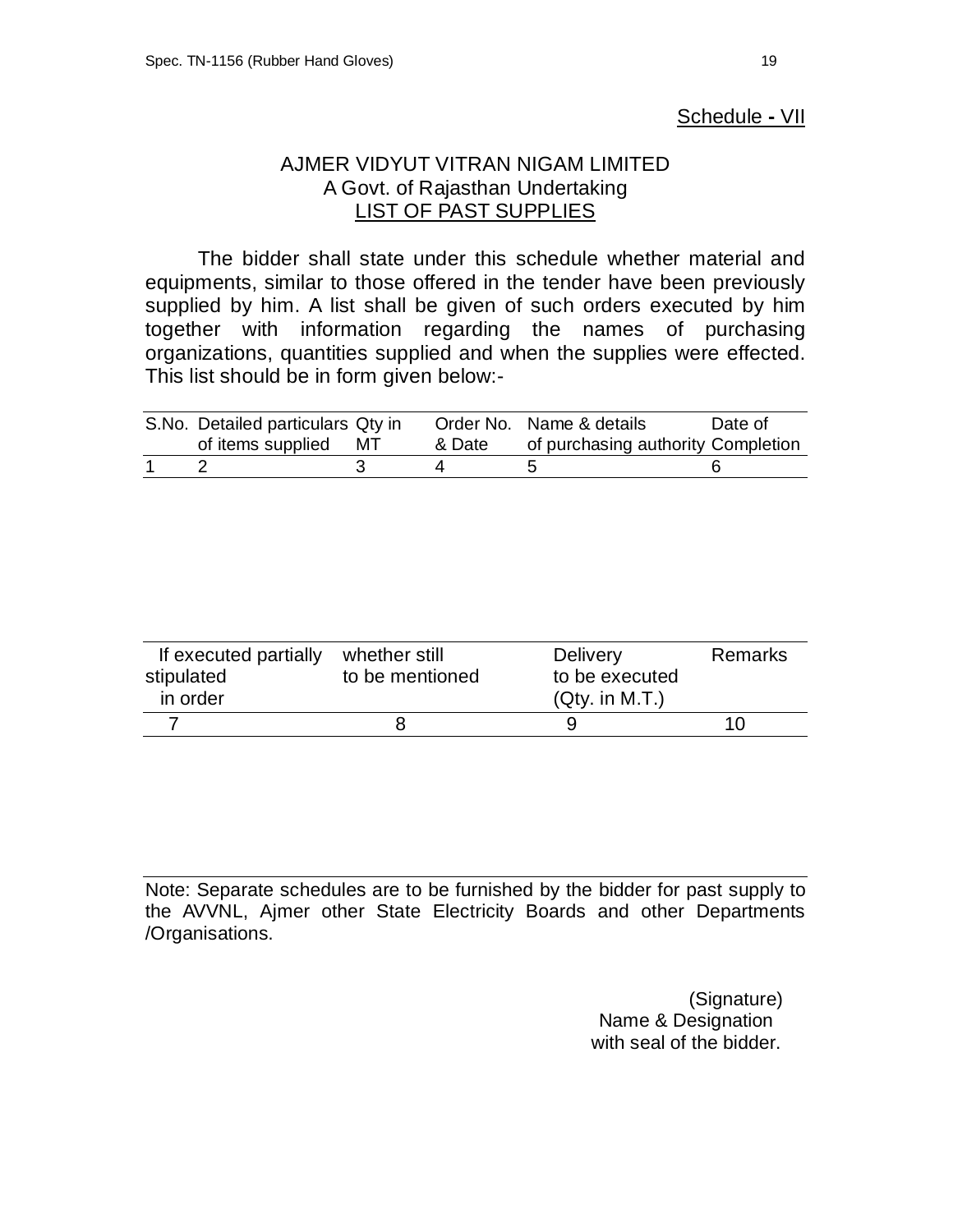

#### TO WHOMSOEVER IT MAY CONCERN

This is to certify that M/s. \_\_\_\_\_\_\_\_\_\_\_\_\_\_\_\_\_\_\_\_\_\_\_\_\_\_\_\_\_\_\_\_ (Complete with address) have manufactured and supplied the goods / equipments / material during the following financial year(s) to the Electrical Utilities / Government Departments / Discoms/ SEBs as detailed out below:

| S.<br>No | Financial<br>year in which | Detailed<br><b>Particulars</b> | Name and<br>particulars of | Order No. &<br>date against | Unit | Ordered  |               |         | Actual Supplied up to | Remark |
|----------|----------------------------|--------------------------------|----------------------------|-----------------------------|------|----------|---------------|---------|-----------------------|--------|
|          | material<br>supplied       | of item(s)<br>supplied         | purchasing<br>authority    | which item(s)<br>supplied   |      | Quantity | Value<br>(Rs) | Quantit | Value (Rs)            |        |
|          |                            |                                |                            |                             | 6    |          |               |         | 10                    |        |
|          |                            |                                |                            |                             |      |          |               |         |                       |        |
|          |                            |                                |                            |                             |      |          |               |         |                       |        |
|          |                            |                                |                            |                             |      |          |               |         |                       |        |

**Signature** 

Name & Designation Name : Name : Name : Name : Name : Name : Name : Name : Name : Name : Name : Name : Name :  $\mathbb{R}^n$ With Seal of the Bidder **Address:** Address:

Signature of C.A

Date\_\_\_\_\_\_\_\_\_\_\_\_\_

Place\_\_\_\_\_\_\_\_\_\_\_\_\_ Membership No:

 The above particulars are true and correct based on explanations, records and books of accounts produced before us. Further the above certificate issued on the request of the company.

> CA Firm  $(\_\_\_\_\_$

**Note:- The C.A. Certificate must be signed by the bidder and C.A. firm. The details i.e address of C.A. & membership no. shall clearly be mentioned on CA certificate. In case C.A. certificate is not signed by bidder/ furnished without membership no. & address of C.A. then same may not considered for which responsibility rests with thebidder**.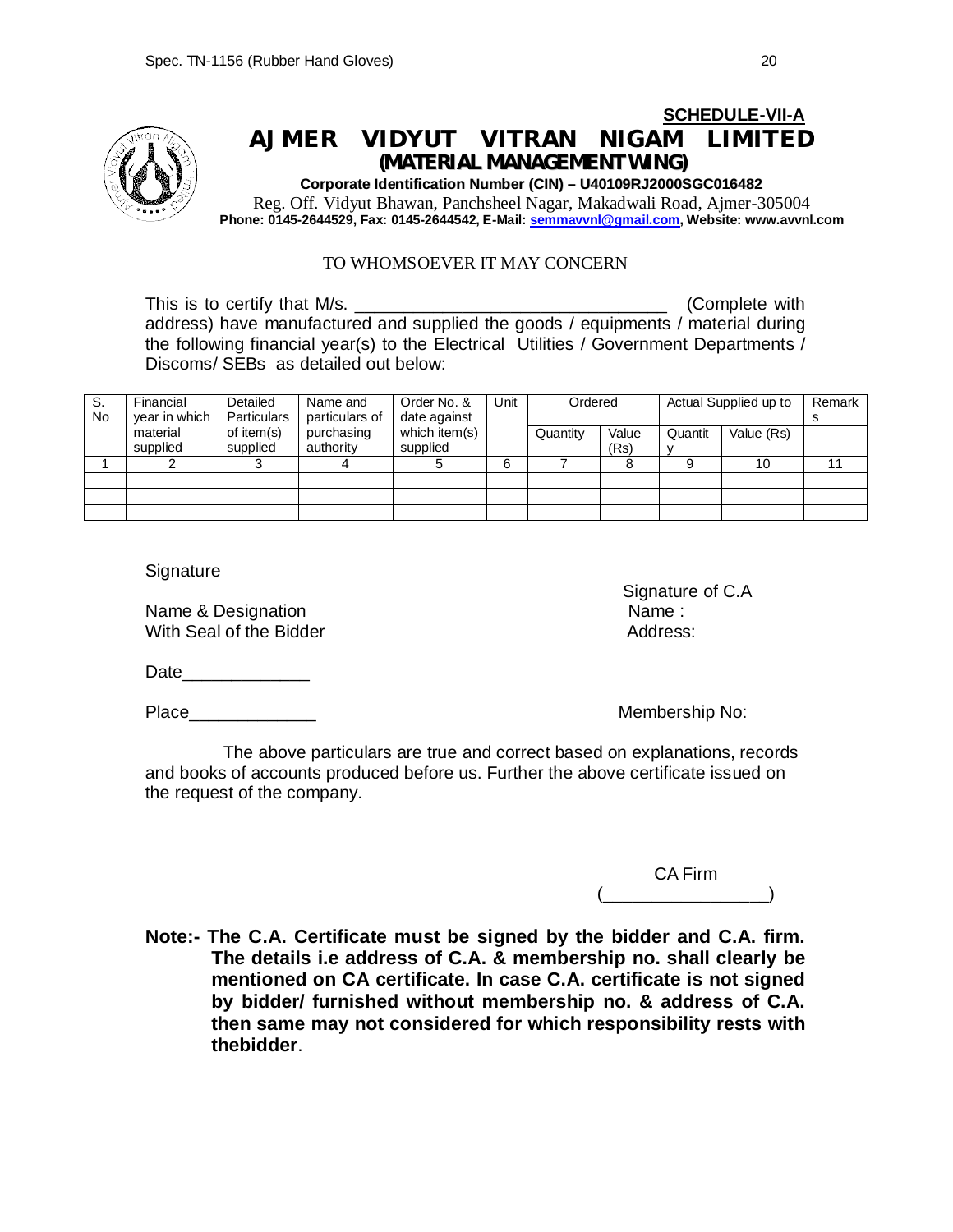## Schedule – VIII

## AJMER VIDYUT VITRAN NIGAM LIMITED A Govt. of Rajasthan Undertaking

## DELIVERY SCHEDULE

## PART-A

The delivery schedule of the material by the Purchase Officer is as mentioned hereunder:-

| Sr.<br>No. | <b>Particulars of Material</b>  | Commencement<br>period                                                          | Rate of<br>supply per<br>Month | Period for completion of<br>delivery of entire material   |
|------------|---------------------------------|---------------------------------------------------------------------------------|--------------------------------|-----------------------------------------------------------|
|            | Insulated<br><b>Hand Gloves</b> | Rubber   One month from<br>date<br>the<br>οf<br>receipt<br>οt<br>purchase order |                                | Within Two months<br>thereafter at equal<br>monthly rates |

## PART-B

In case bidder deviates from the delivery schedule mentioned by the purchaser in Part-A then the delivery schedule shall be indicated/mentioned by the bidder as under:-

| Sr. |          | Particulars of Commencement |           | Rate of supply Period for completion of |
|-----|----------|-----------------------------|-----------|-----------------------------------------|
| No. | Material | period                      | per Month | delivery of entire material             |

Note: 1. During the commencement period the process of model assembly and submission of B.O.M. for approval shall be got completed.

2. During the commencement period the contractual formalities shall be got completed.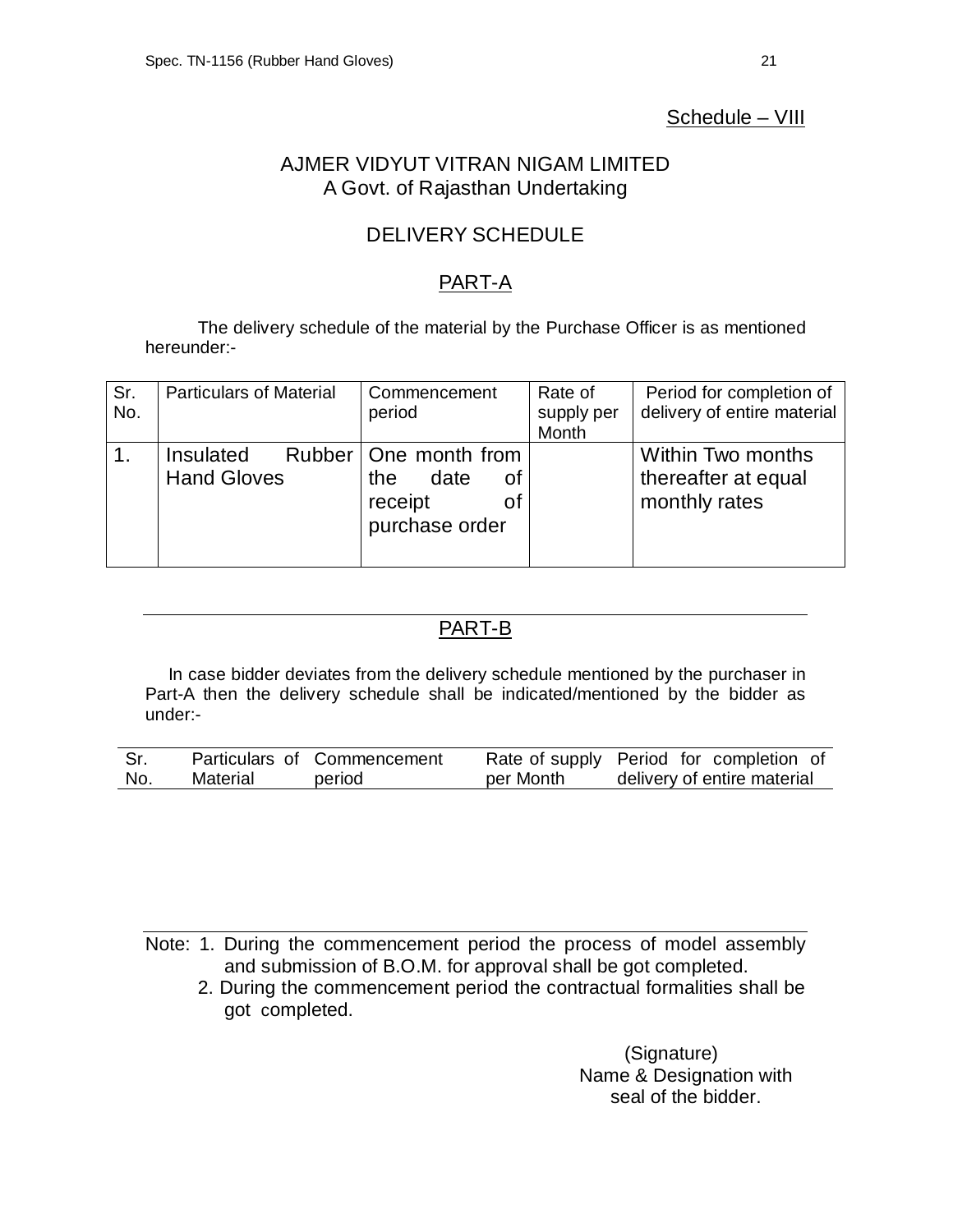## <u>Schedule – IX</u>

## AJMER VIDYUT VITRAN NIGAM LIMITED A Govt. of Rajasthan Undertaking List of Equipments and Technical Hands Available with the Firm (To be filled in by the bidders & enclosed with the bid)

Manufacturers who are quoting against this bid are requested to furnish the following information along-with the bid. The Purchaser will have the discretion to ignore the bid without the under noted particulars and/or ignore the bid particulars.

- 1. Name and Address of Manufacturer.
- 2. Place where works exist.
- 3. Details of machinery particularly with B.H.P. of each item installed.
- 4. Details of staff employed in the works.
- 5. Date when started the manufacturing of item under reference.
- 6. List of items manufactured.
- 7. Literature and drawings of items manufactured showing their description, size, design and other important technical particulars.
- 8. Details of order so far, executed alongwith the names of organization to whom supplied.
- 9. Manufacturing capacity.
- 10. Is the workshop open for inspection by the representative of the board, if required?
- 11. Statement of financial resources and Banking Reference alongwith Balance-Sheet for previous two years.
- 12. Testing facilities available for the manufactured articles in the testing laboratory of works.
- 13. Whether the Firm is a small/medium/large scale industry.
- 14. Registration No. with :
	- i. Small Scale, National/State.
	- ii. DGTD
	- iii. State Industries Department.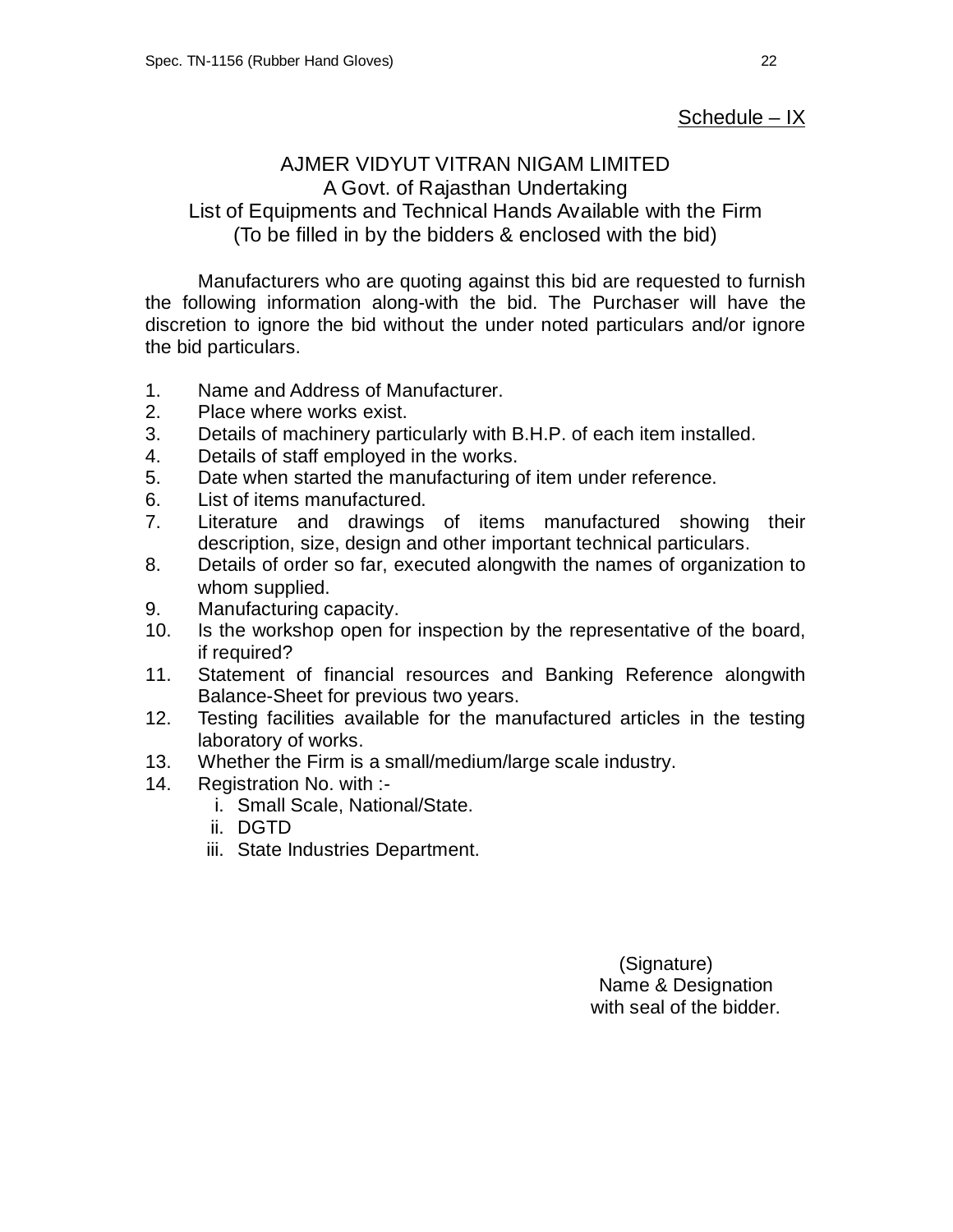# **Schedule – X**



## **AJMER VIDYUT VITRAN NIGAM LIMITED** *(MATERIAL MANAGEMENT WING)*

**Corporate Identification Number (CIN) – U40109RJ2000SGC016482** Reg. Off. Vidyut Bhawan, Panchsheel Nagar, Makadwali Road, Ajmer-305004 **Phone: 0145-2644529, Fax: 0145-2644542, E-Mail: semmavvnl@gmail.com, Website: www.avvnl.com**

### **Specification No. AVVNL/SE(MM)/E4A2/TN-1156.**

### **SPECIFICATION FOR SUPPLY OF INSULATED RUBBER HAND GLOVES UNDER TN-1156**

| Last Date $\&$ time for down loading  | 05.10.2017 upto 01:30 PM                       |
|---------------------------------------|------------------------------------------------|
| of tenders                            |                                                |
| Last Date $\&$ time for submitting of | 05.10.2017 upto 05:00 PM                       |
| tenders                               |                                                |
| Date of opening of tenders            | 06.10.2017 at 3.00 PM                          |
|                                       |                                                |
| Cost of Specification                 | Rs. 2950.00 (Rs. Two Thousand Five Hundred     |
|                                       | only)                                          |
| <b>Tender Processing fees</b>         | Rs. 1180.00 (Rs. One Thousand only)            |
| Validity                              | 120 days from the next date of opening of      |
|                                       | Techno commercial bid.                         |
|                                       | Rs. 50,000.00 (Rs. Fifty Thousand only) /      |
| <b>Earnest Money</b>                  | Exemption Certificate / Vendor Registration of |
|                                       | Class "E" Category or Above.                   |
| <b>TENDERING QUANTITY</b>             | Insulated Rubber Hand Gloves = 6806 Pairs      |
| <b>CONTACT</b><br><b>PERSON</b>       | Superintending Engineer (MM)                   |
| (AUTHORISED<br><b>BID</b>             | AVVNL, Ajmer                                   |
| SIGNATORY)                            |                                                |
| <b>CORRESPONDENCE ADDRESS:</b>        | Makarwali Road, Panchsheel Nagar, Ajmer        |
| <b>MOBILE NO.</b>                     | 9414004258                                     |
| <b>TELEPHONE &amp; FAX Nos.:</b>      | 0145-2644529 / 0145-2644542                    |
| WEBSITE & E-MAIL:                     | 1. Web: www avvnl.com                          |
|                                       | 2. Web: http://risl.rajasthan.gov.in,          |
|                                       | Email: info.risi@rajasthan.gov.in              |

Raj Comp Info Services Limited (RISL)

Address of RISL:-

1 st Floor, Yojana Bhawan, Tilak Marg, C-Scheme, Jaipur

(Rajasthan)

Phone: 0141- 5103902, 4031900 Fax: 0141-2228701

Web: http://risl.rajasthan.gov.in, Email: info.risi@rajasthan.gov.in

### **VERY VERY IMPORTANT:**

1. The bidders, in their own interest, are requested to read very carefully the tender document before submitting the bid only thorough online on website **www.avvnl.com**